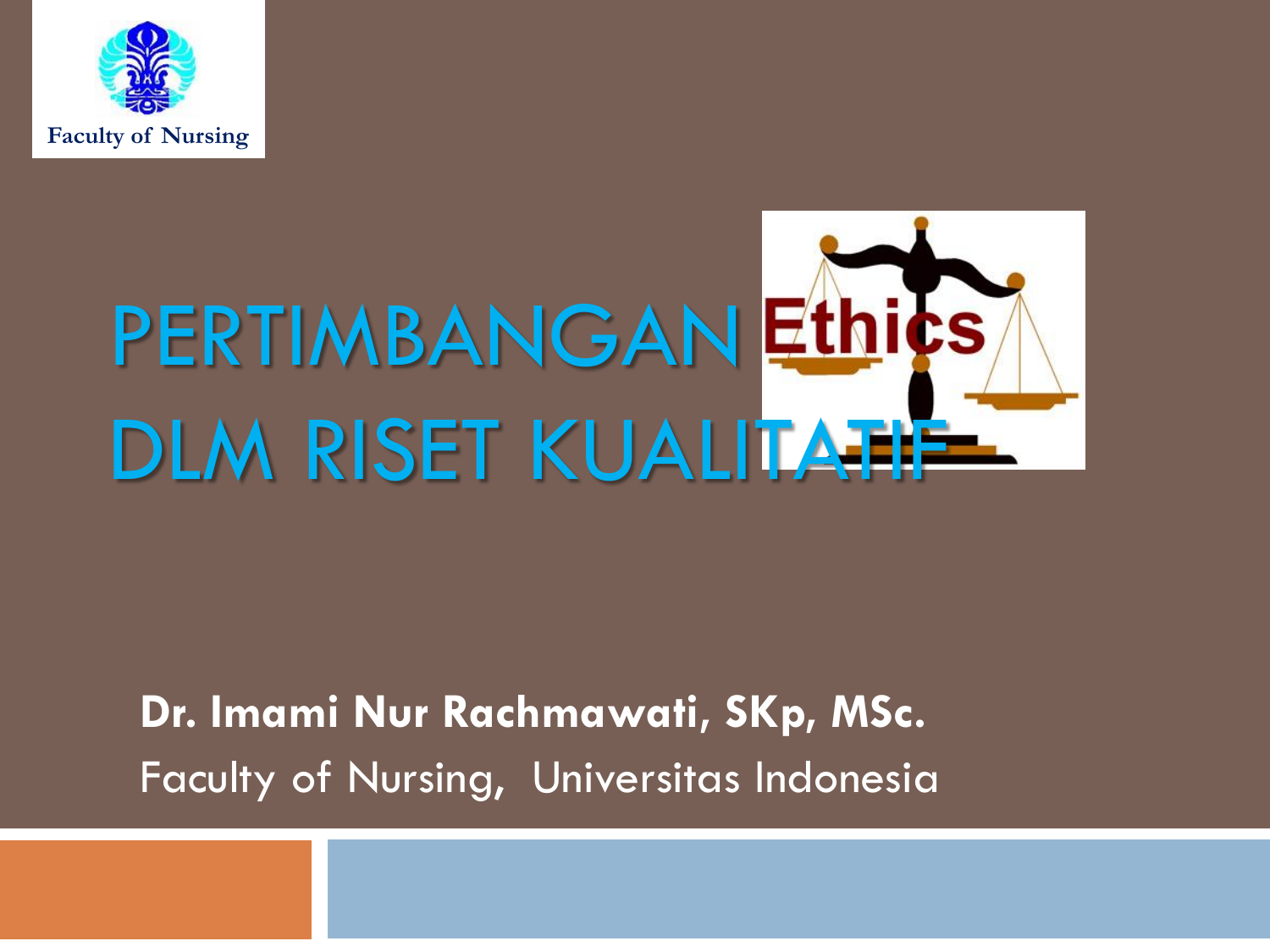### Garis Besar Topik



#### □ Latar Belakang:

- Berbagai peristiwa sejarah ttg *unethitical studies* → sejarah perkembangan peraturan & kode etik riset
- **Etik Riset**
- **□** Sifat Riset Kualitatif
- *Invasiveness*
- *Confidentiality & Privacy*
- *Emergent Designs & the Unanticipated*
- Berbagai pertimbangan/dilema etik dlm riset kualitatif
- Informed Consent dlm studi kualitatif
- Etik dan proses penelitian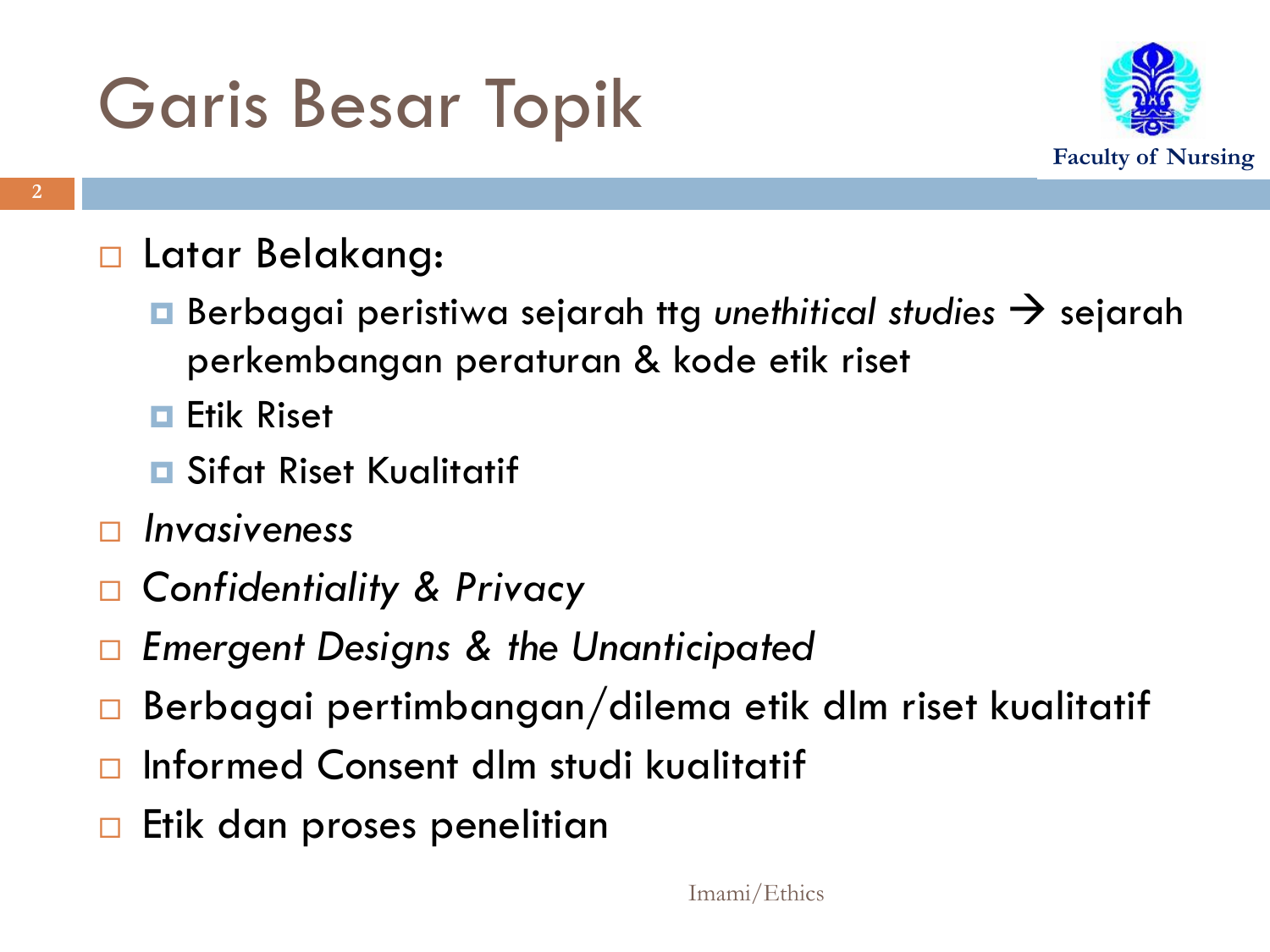# Studi yg tidak etis





- $\Box$  Nuremberg/ Nazi Experiments  $\rightarrow$  Nazi German ingin mempelajari kemampuan angkatan udaranya thdp serangan dingin & upaya mengatasinya dgn melakukan uji coba kpd para tahanan  $\rightarrow$  Uji ketahanan thdp serangan bakteri  $\rightarrow$  menilai tulang (skeleton) mll foto & membunuh pemiliknya
- $\Box$  Tuskegee Syphilis Study  $\rightarrow$  subjects were not informed about purpose & procedures of the research
- Willowbrook Immunization Study  $\rightarrow$ subjects were forced to give permission
- Jewish Chronic Disease Hospital Study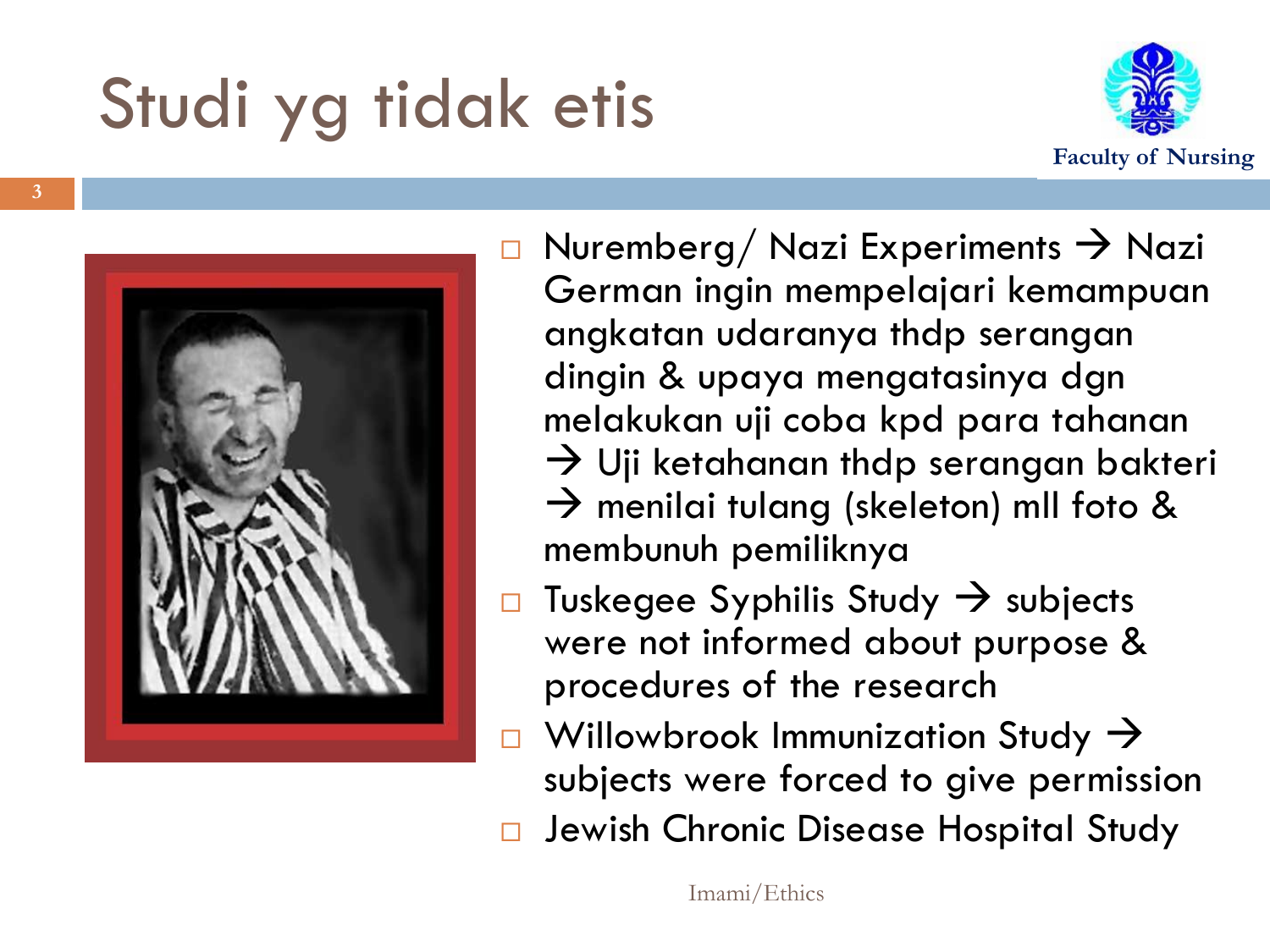#### Nuremberg Trials



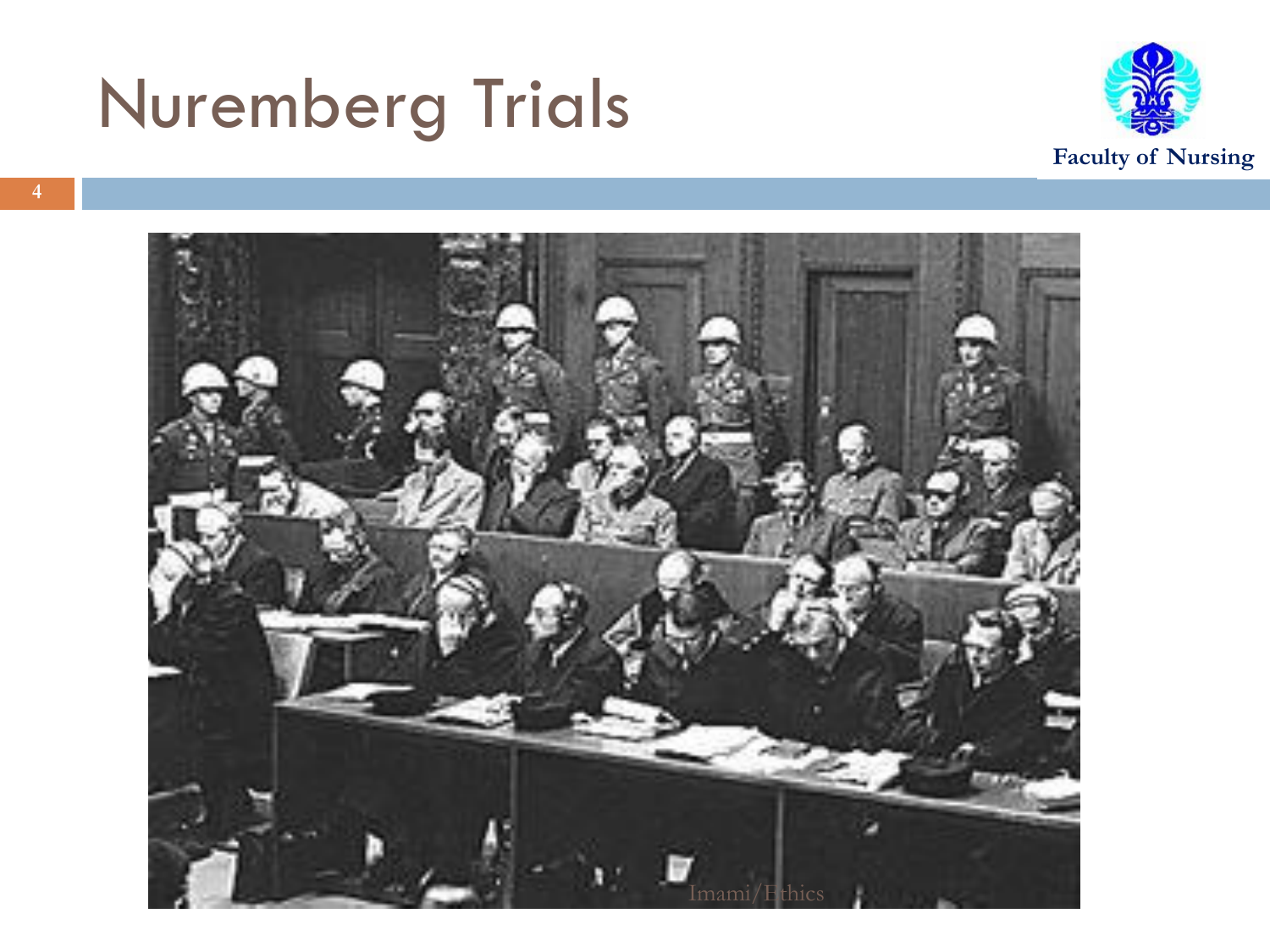# Nuremberg Code 1948

**5**



- **Peneliti harus memberi informasi yg lengkap ttg hal** yg akan dilakukan
- □ Penelitian hrs dimaksudkan utk kepentingan kemanusiaan  $\rightarrow$  kehdpan man yg > baik
- **Penelitian yg manipulasi unsur tbh man hrs memulai** percobaannya pd binatang terlebih dulu
- □ Peneliti hrs mhindari terjadinya trauma pd man sbg subjek
- Peneliti hrs memiliki keahlian terkait dgn penelitian yg akan dilakukannya
- Subyek atau peneliti dpt menghentikan penelitian bila timbul risiko/ masalah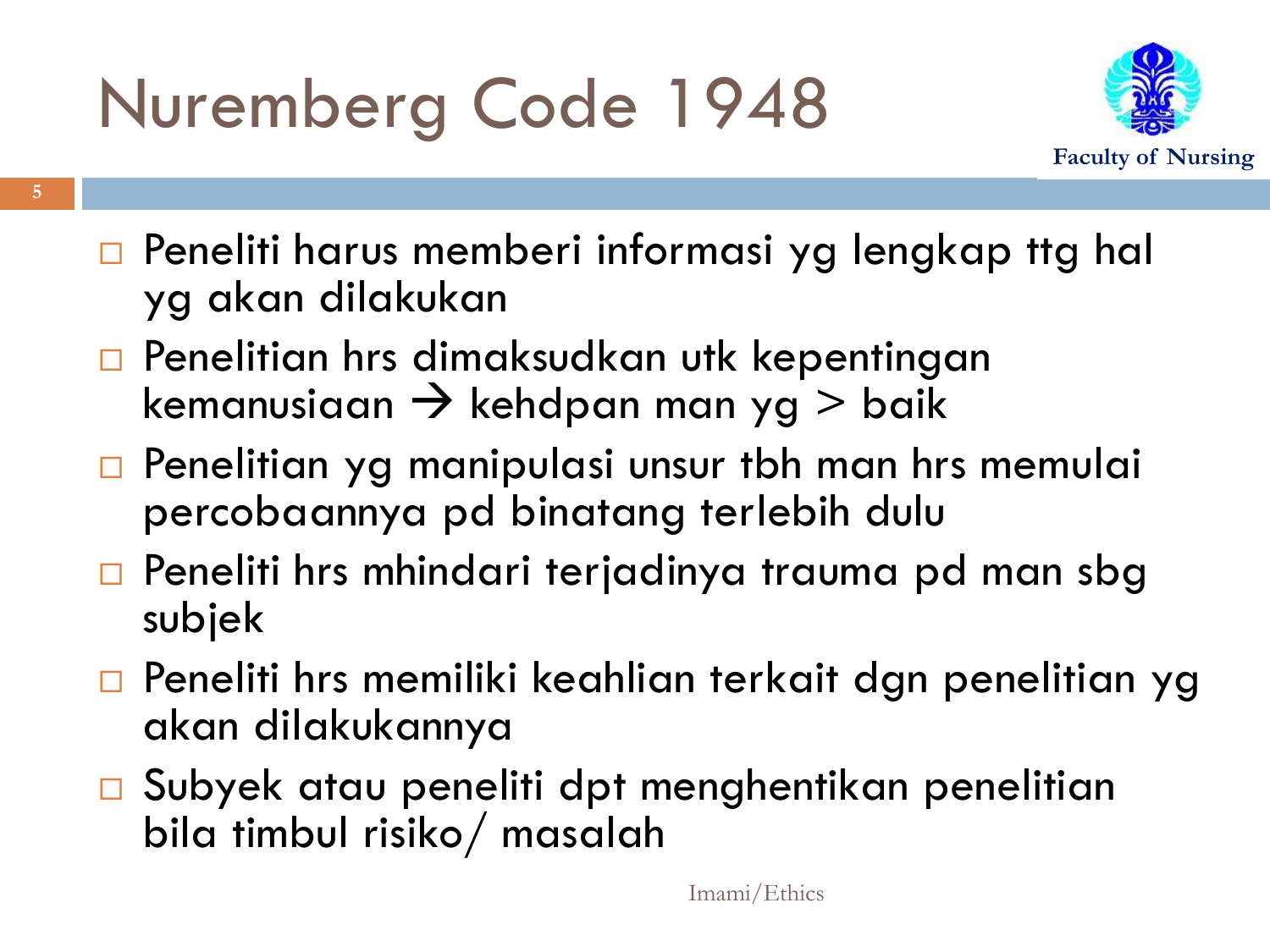## Declaration of Helsinki



- □ Based on the Nuremberg code & revised by World Medical Assembly
- □ Therapeutic research & Non-therapeutic research:
	- Greater care to protect subjects from harm in nontherapeutic research
	- **□** Strong independent justification
	- $\blacksquare$  The researcher must protect the life & health of the subjects

**6**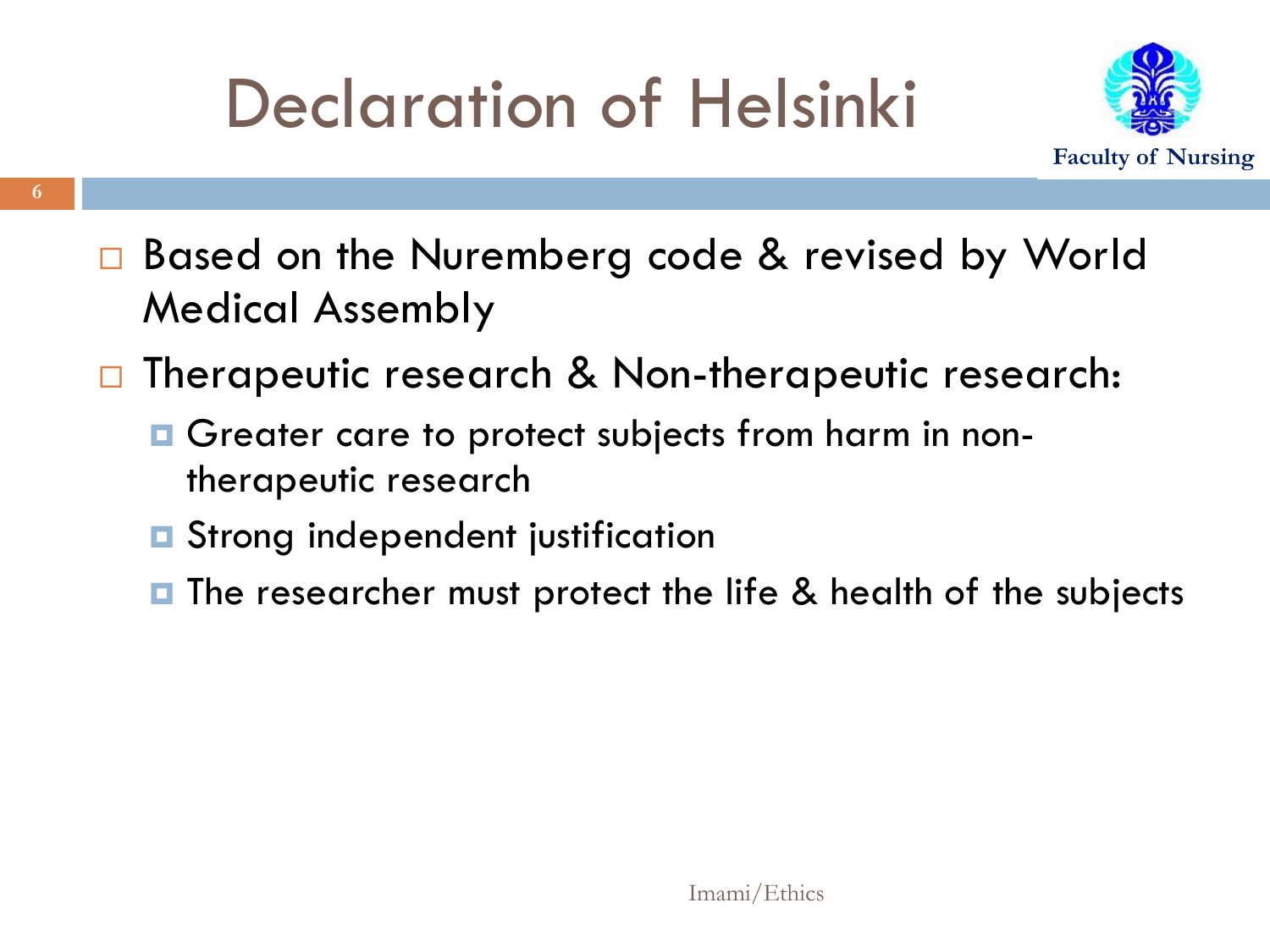# Guiding Ethical Principles



- **7**
- □ Respect for Human Dignity
- □ Respect for Free & Informed Consent
- □ Respect for Vulnerable Persons
- □ Respect for Privacy & Confidentiality
- □ Respect of Justice & Inclusiveness
- **□ Balancing Harms & Benefits**
- □ Minimizing Harm
- □ Maximizing Benefit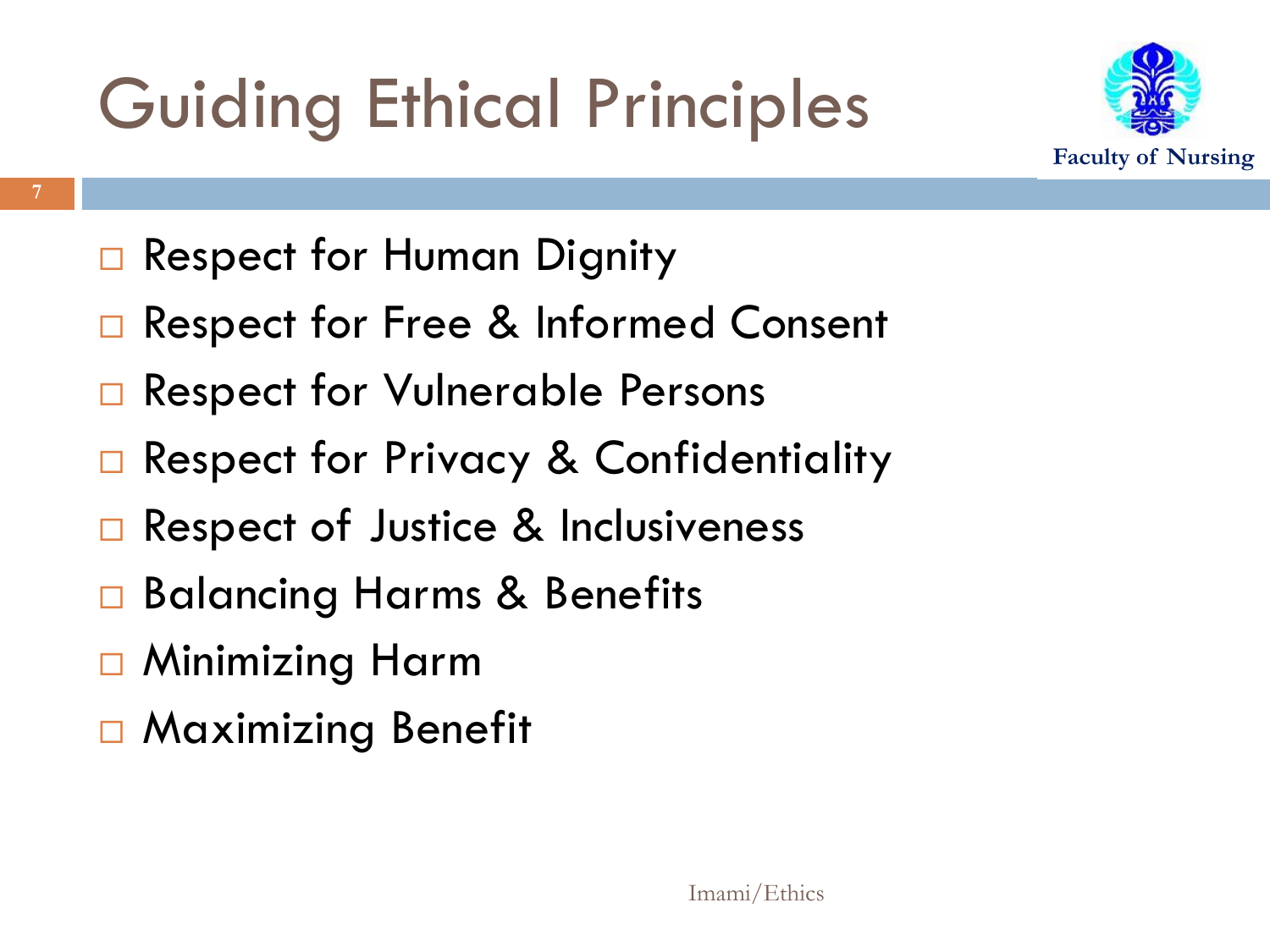



#### The principle of respect

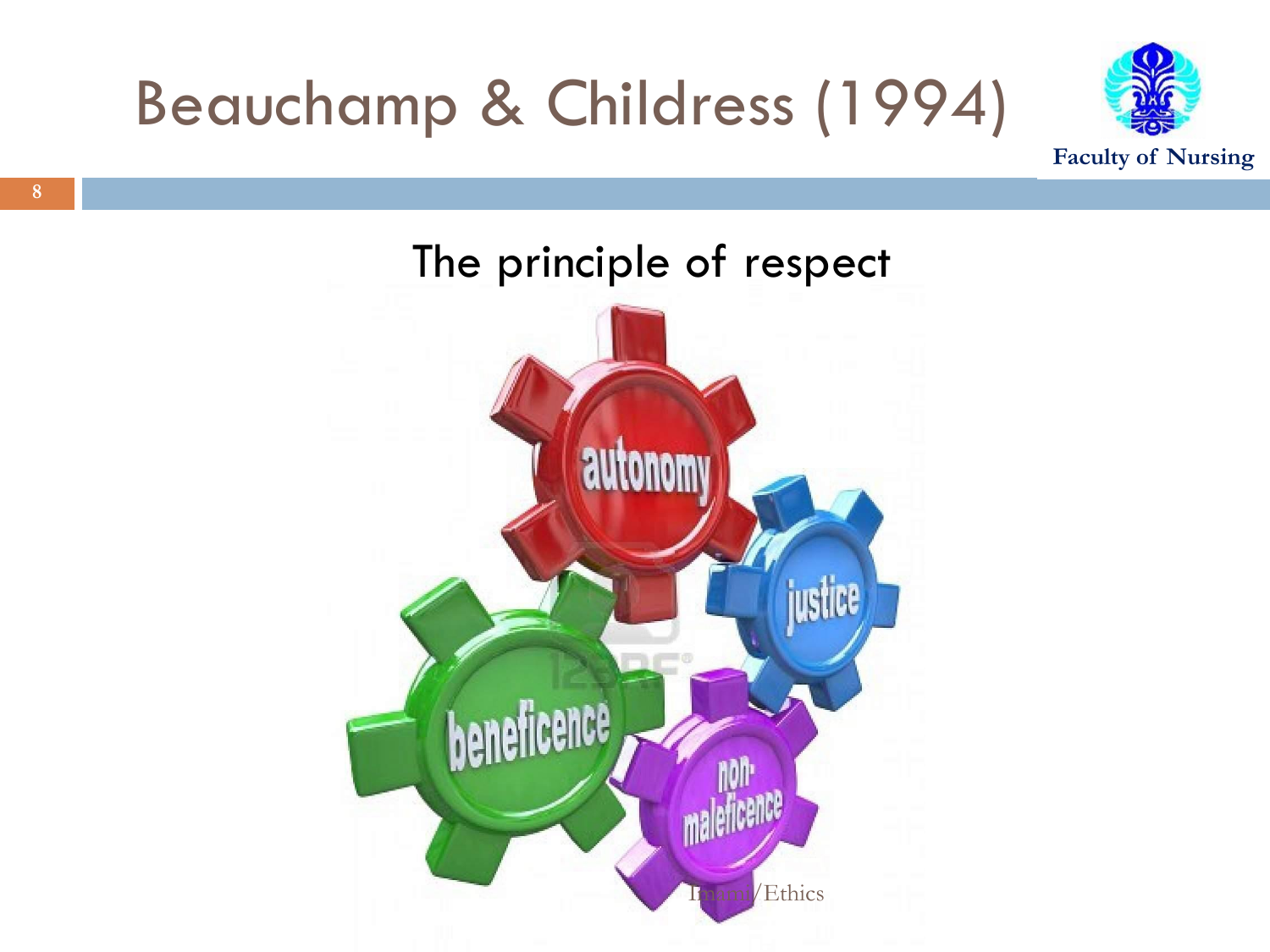#### Qualitative Research



 $\Box$  In-depth interviews **D** Observation □ Focus Group Discussions Data Collecting Methods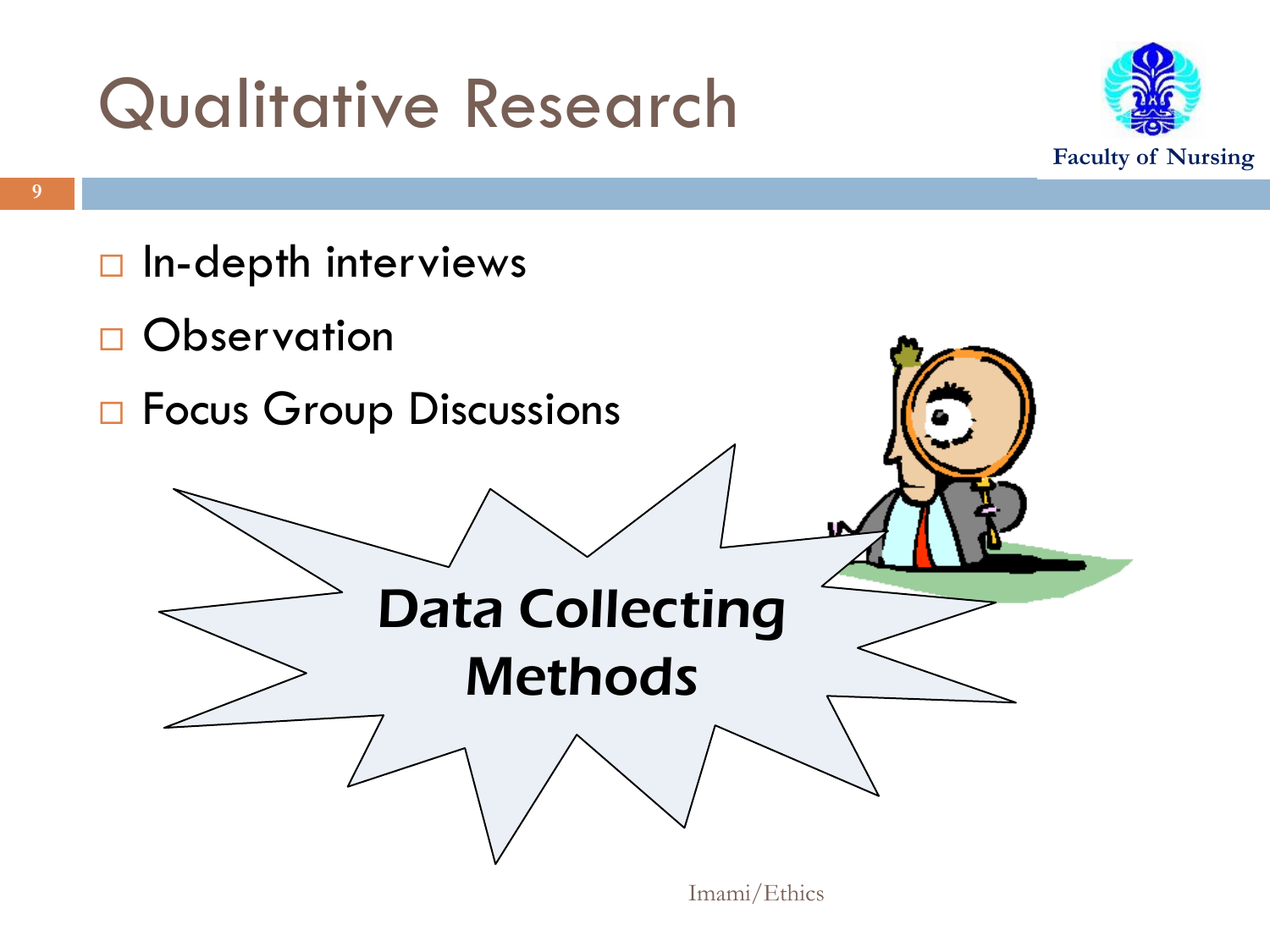

- $\Box$  Informed Consent  $\rightarrow$  data collection & analysis. Protection of participants through the informed consent process favors formalized interaction between researcher and participant.
- $\Box$  Influence  $\rightarrow$  The major data gathering tool. Strength of qualitative research methods often lies in the informality of the communication as well as the iterative nature of the research process.
- $\Box$  Immersion  $\rightarrow$  subjectivity of researcher
- $\Box$  Intervention  $\rightarrow$  professional vs researcher roles. How can we reconcile these two conflicting dynamics?

**10**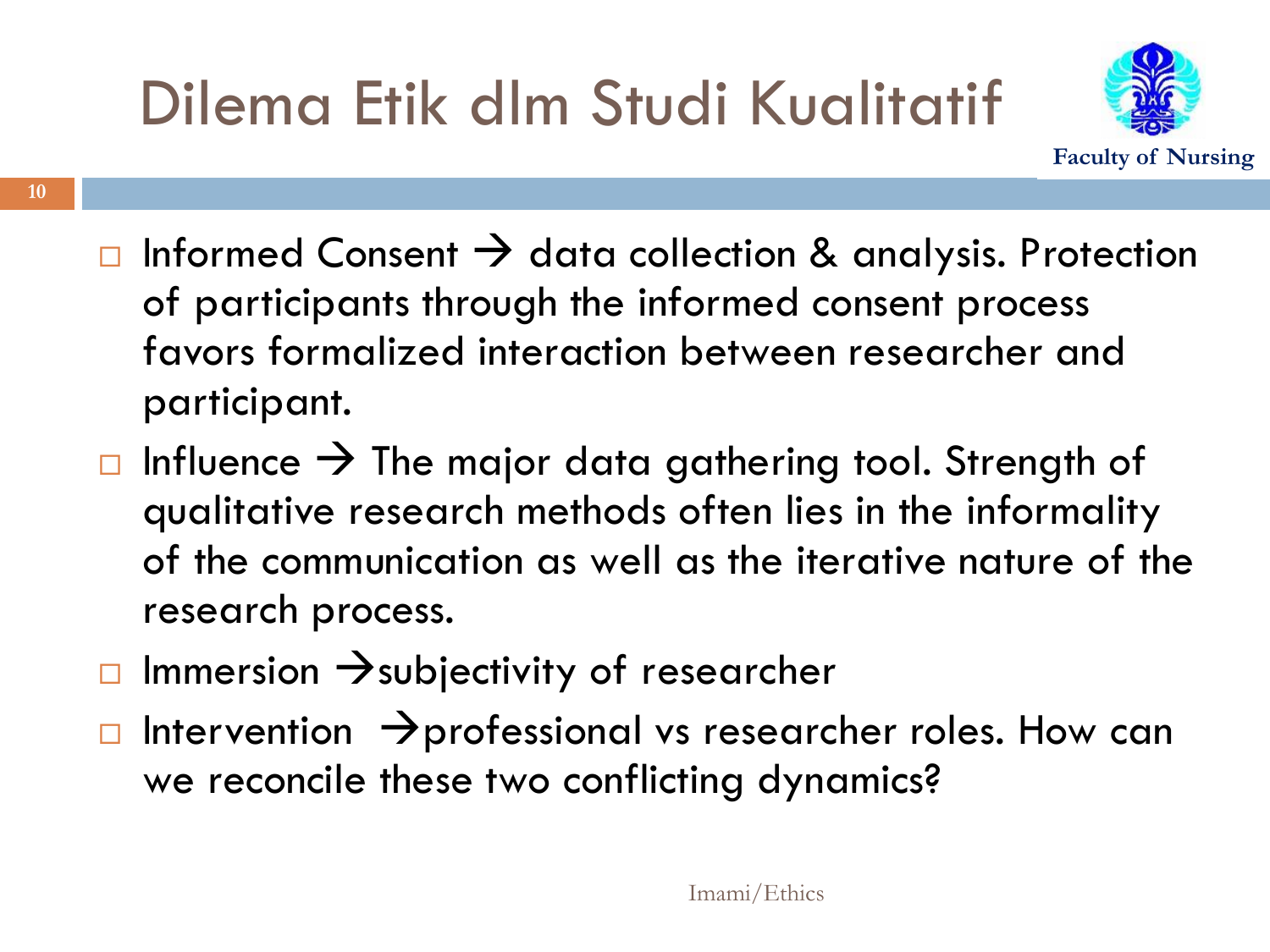Ethical Problems & Considerations for Qualitative Researcher (1)

**11**



- $\Box$  Exploring the inner feelings & thoughts of the participants  $\rightarrow$  have to act with sensitivity & diplomacy
- $\Box$  Informed consent cannot be fully informed a the very beginning  $\rightarrow$  The tentative & exploratory nature of qualitative research
- $\Box$  The informant's anonymity might be threatened by detailed description
- $\Box$  The vulnerable position of participant & her/his feeling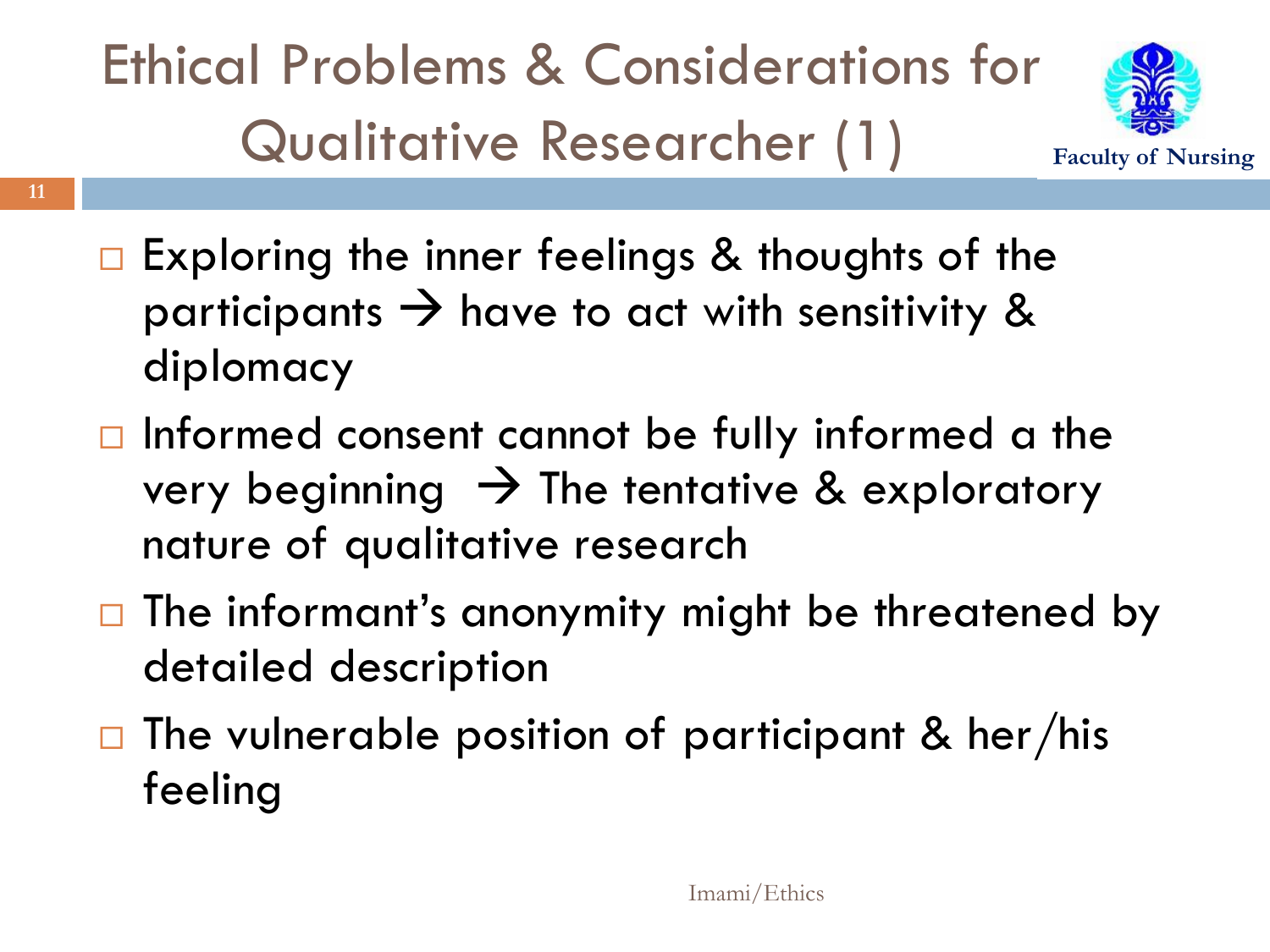#### Ethical Problems & Considerations for Qualitative Researcher (2)



- □ Conflicting role expectations as investigator & professional
- □ Participants do not always comprehend the health professionals & see them primarily as carer
- □ Clients or participant may become fearful & distressed during interviews
- $\Box$  Over-involvement & empathy  $\rightarrow$  assumption & inaccuracies
- $\Box$  Ethics committees do not fully understand the character of qualitative research

**12**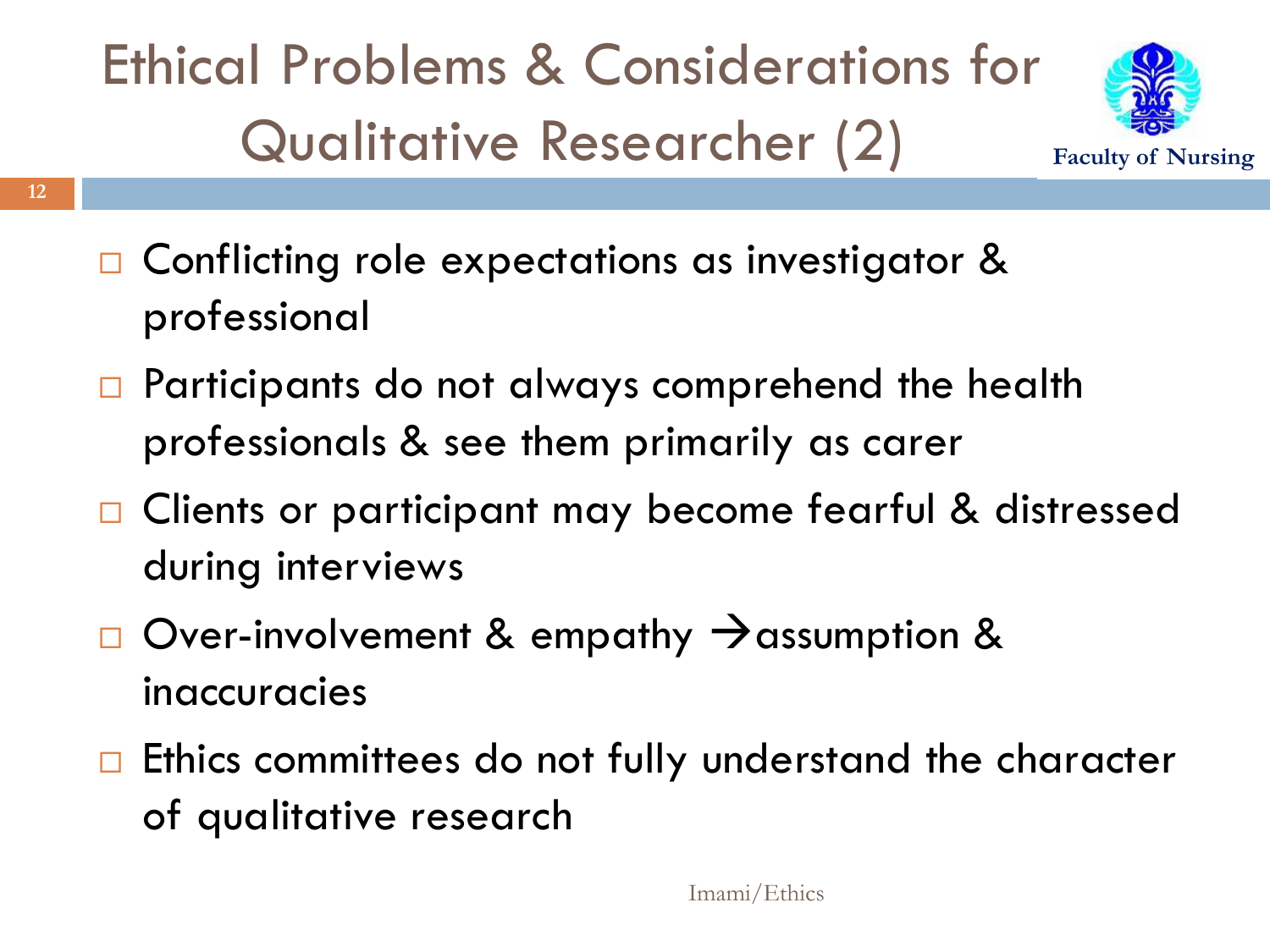#### Potential Risks: Invasiveness



- □ Establishing Rapport
- $\Box$  In-depth Interviewing
- □ Sensitive Research
- Vulnerable Participants/Subjects

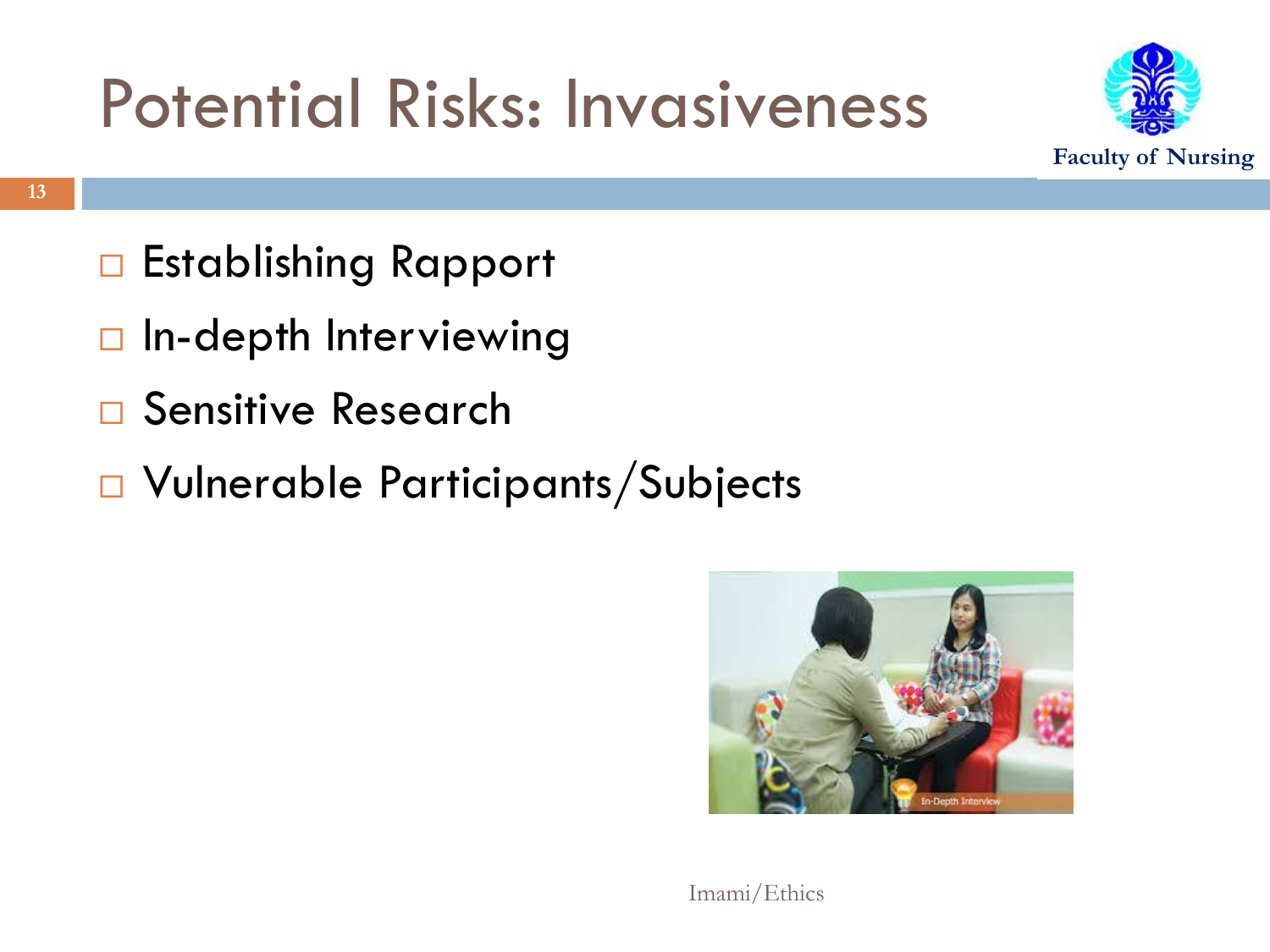### Establishing Rapport?



 Many scholars "feel that most of traditional indepth interviewing is unethical, whether wittingly or unwittingly. The techniques and tactics of interviewing, they say, are really ways of manipulating the respondents."

(Fontana & Frey, 2000, p. 662)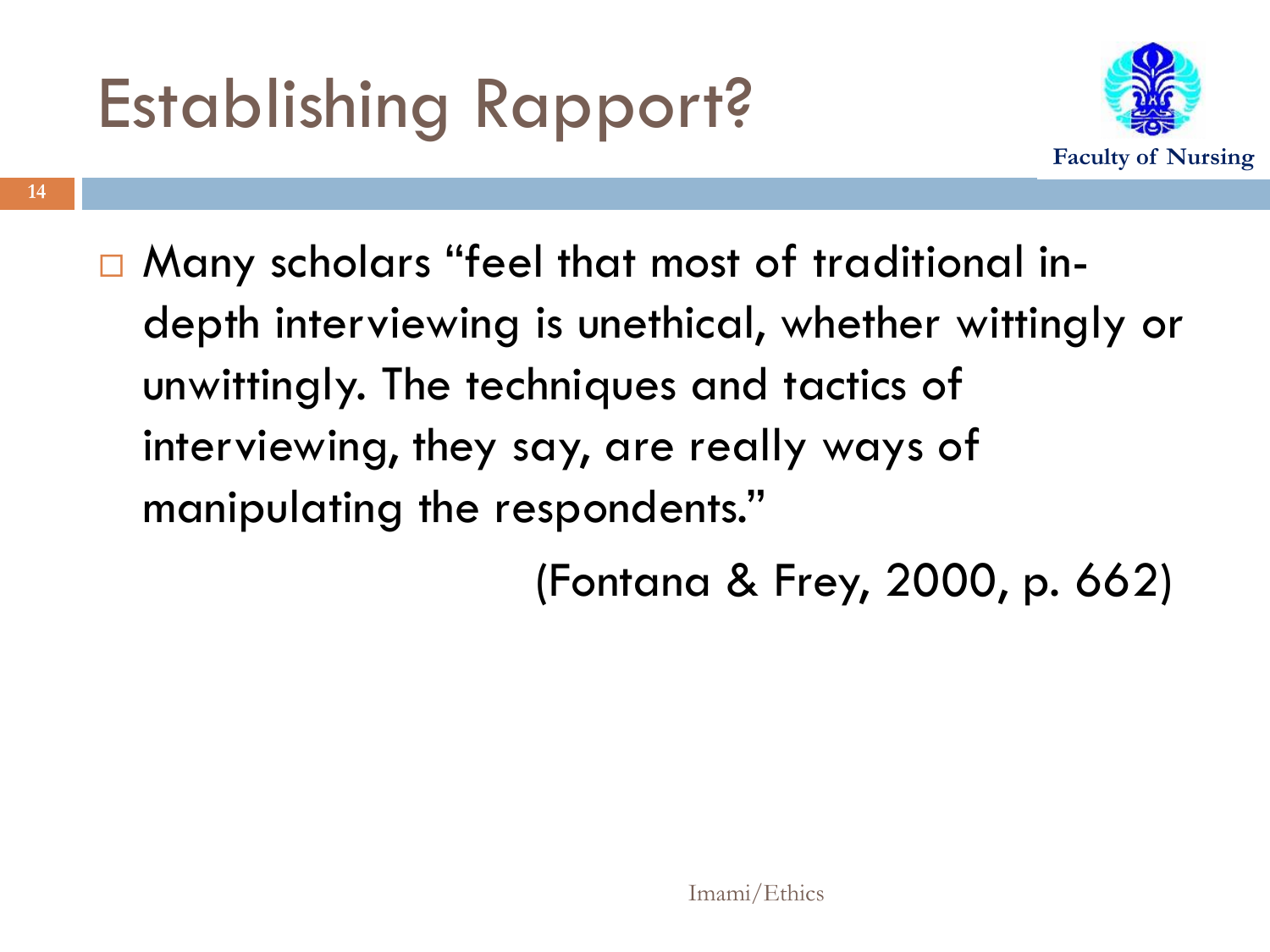#### Clinical vs Research Relationships



#### **Clinical Relationships**

Primarily focused on the needs of the patient/client

#### **Research Relationships**

Primarily focused on the need of the researcher to collect data

#### Safeguards

- □ Self-reflection
- Informed consent
- **□ Clarity!**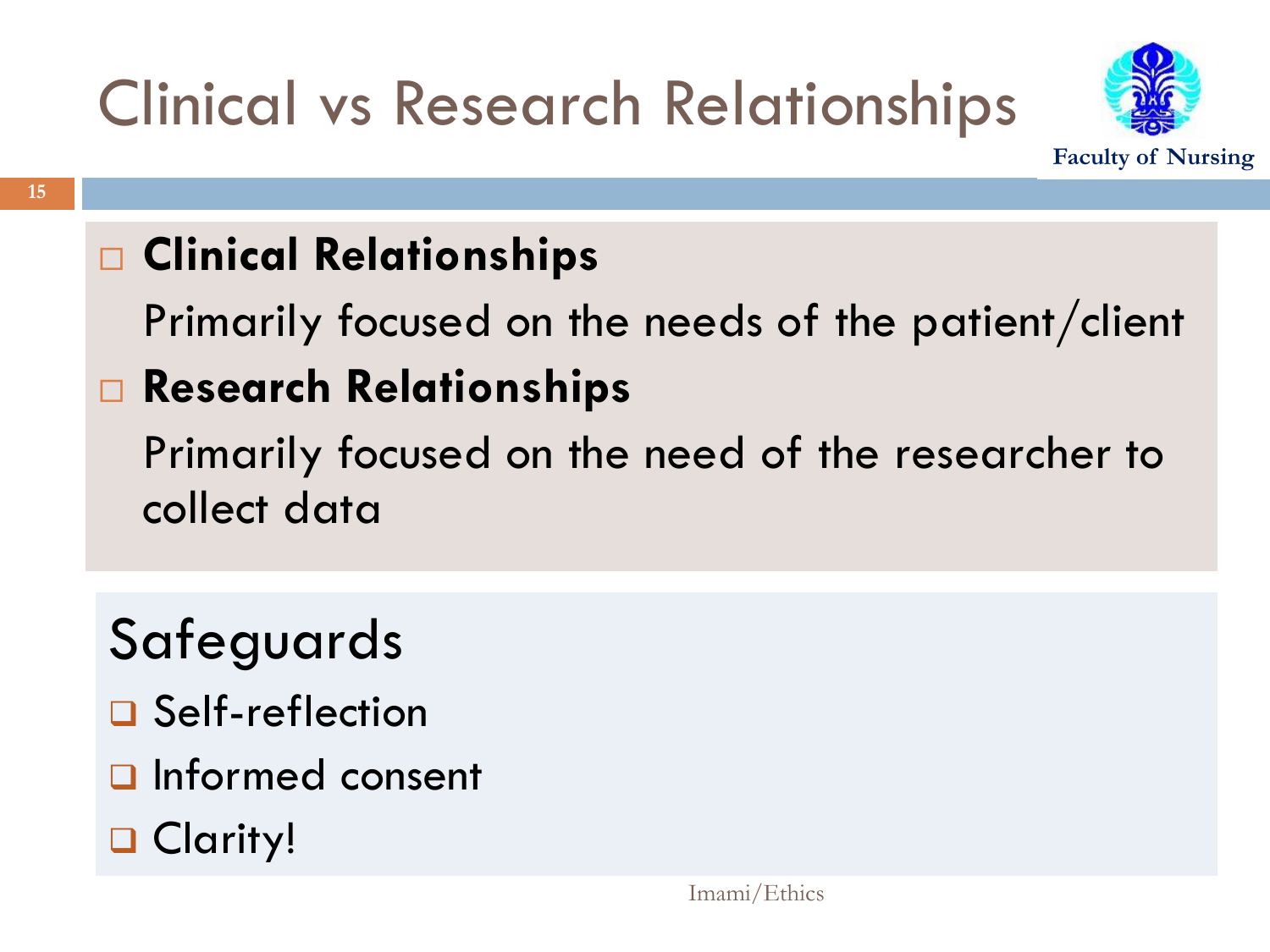#### Invasiveness: In-depth Interviewing





□ Can be intrusive psychologically, socially & politically

- □ Re-traumatization possible
- □ Cultural variations in response
- **□ Emotional reactions in** interviewer possible also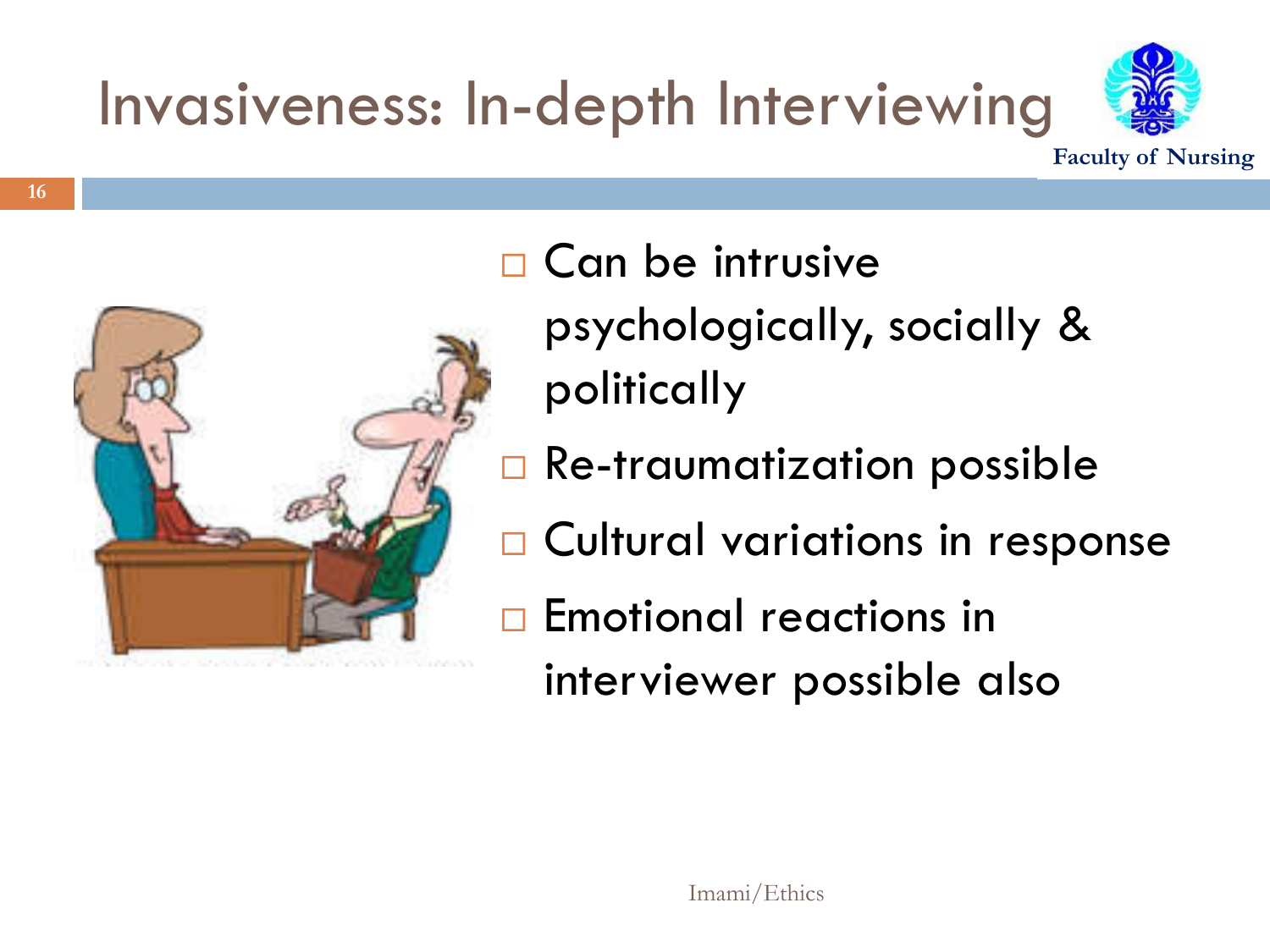#### Safeguards



- $\Box$  Interviewer expertise
- Available follow-up
- Timing & length of interviews
- $\Box$  Emotional stability of participants



- □ Nature of interview question
- □ Opportunity to end interview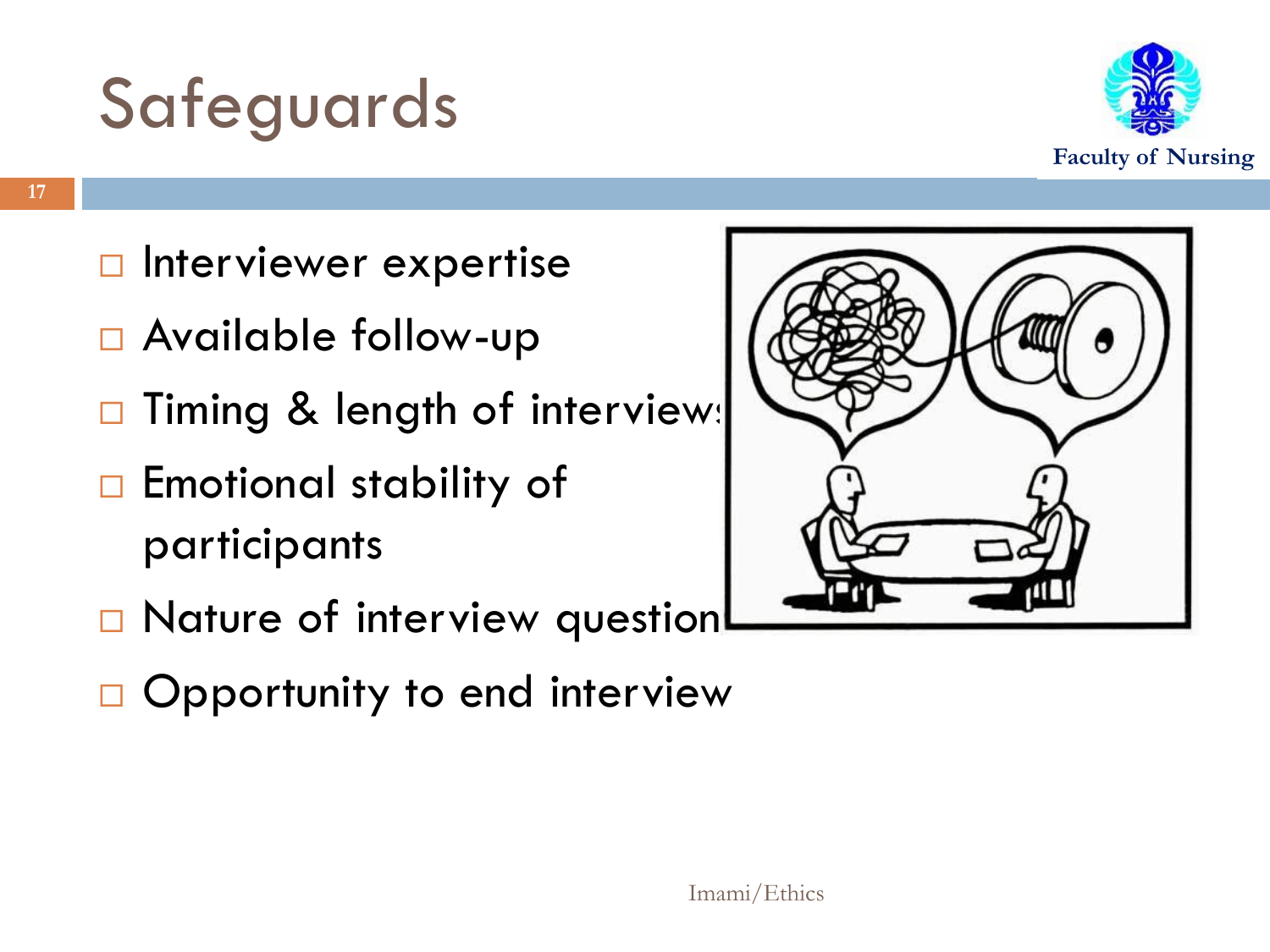#### **Benefits**



- $\Box$  An opportunity to help others & to express emotions
- □ Overall benefits—exploration of uncharted area, potential to develop understanding &

interventions



Imami/Ethics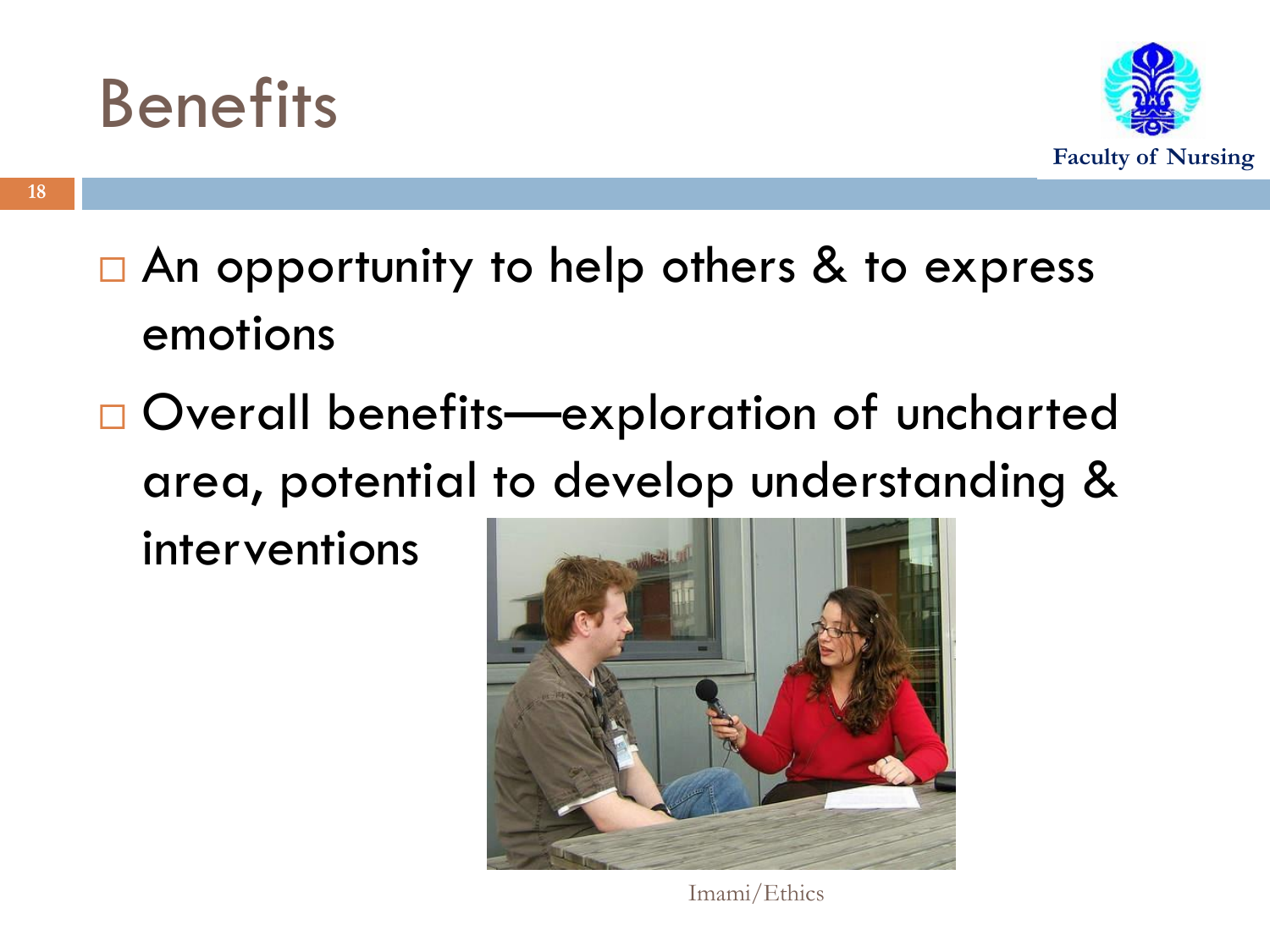#### Sensitive Research



 $\Box$  "A sensitive topic is one which potentially poses for those involved a substantial threat, the emergence of which renders problematic for the researcher and/or the researched the collection, holding, and/or dissemination of research data." (Lee & Renzetti, 1990, p. 512)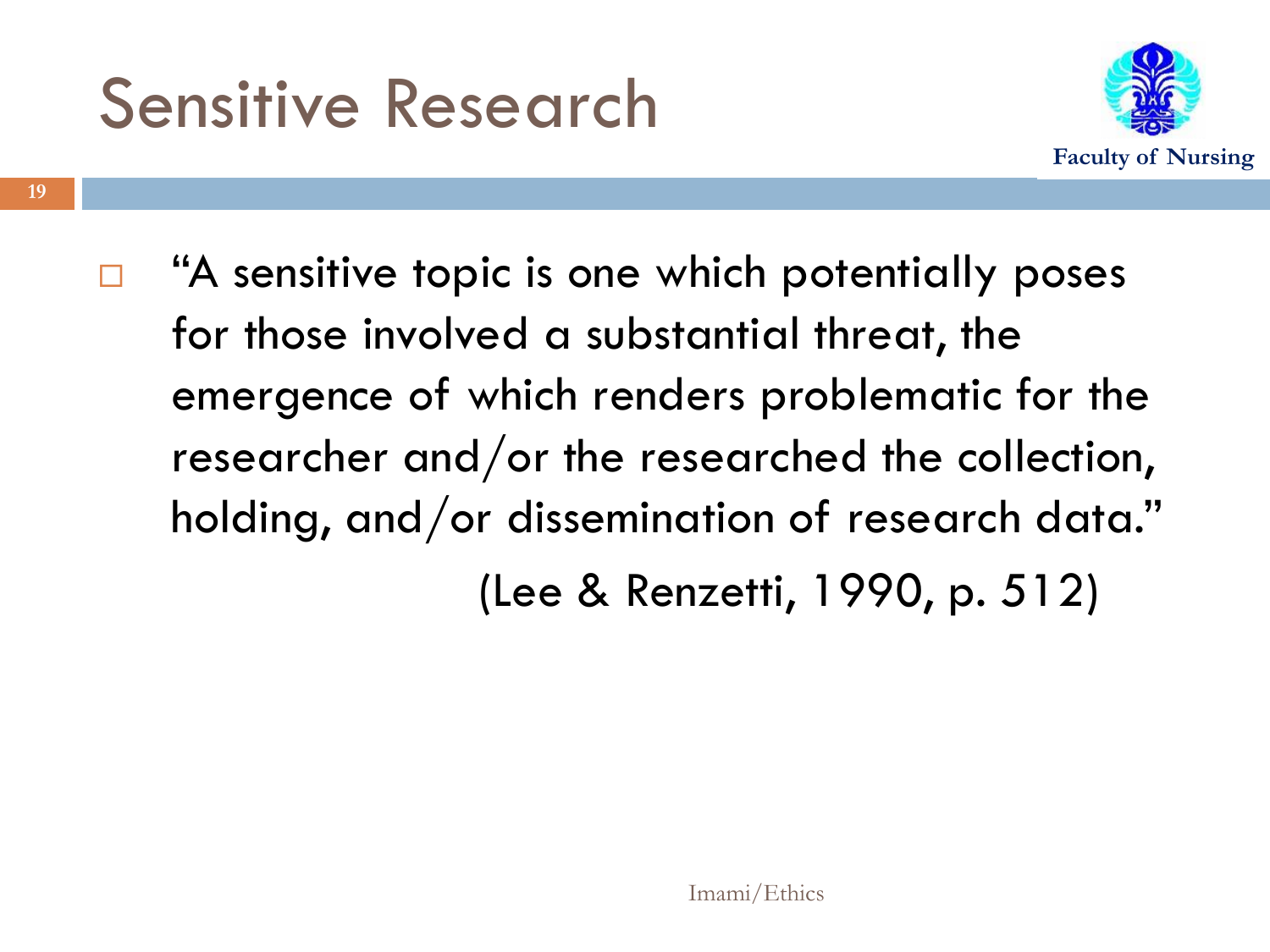## Types of Sensitive Research



- Delves into some deeply personal experience
- $\Box$  Is concerned with deviance or social control
- $\Box$  Impinges on the vested interests of powerful persons or the exercise of coercion or domination
- □ Deals with things sacred to those being studied which they do not wish profaned

(Lee & Renzetti, p.6)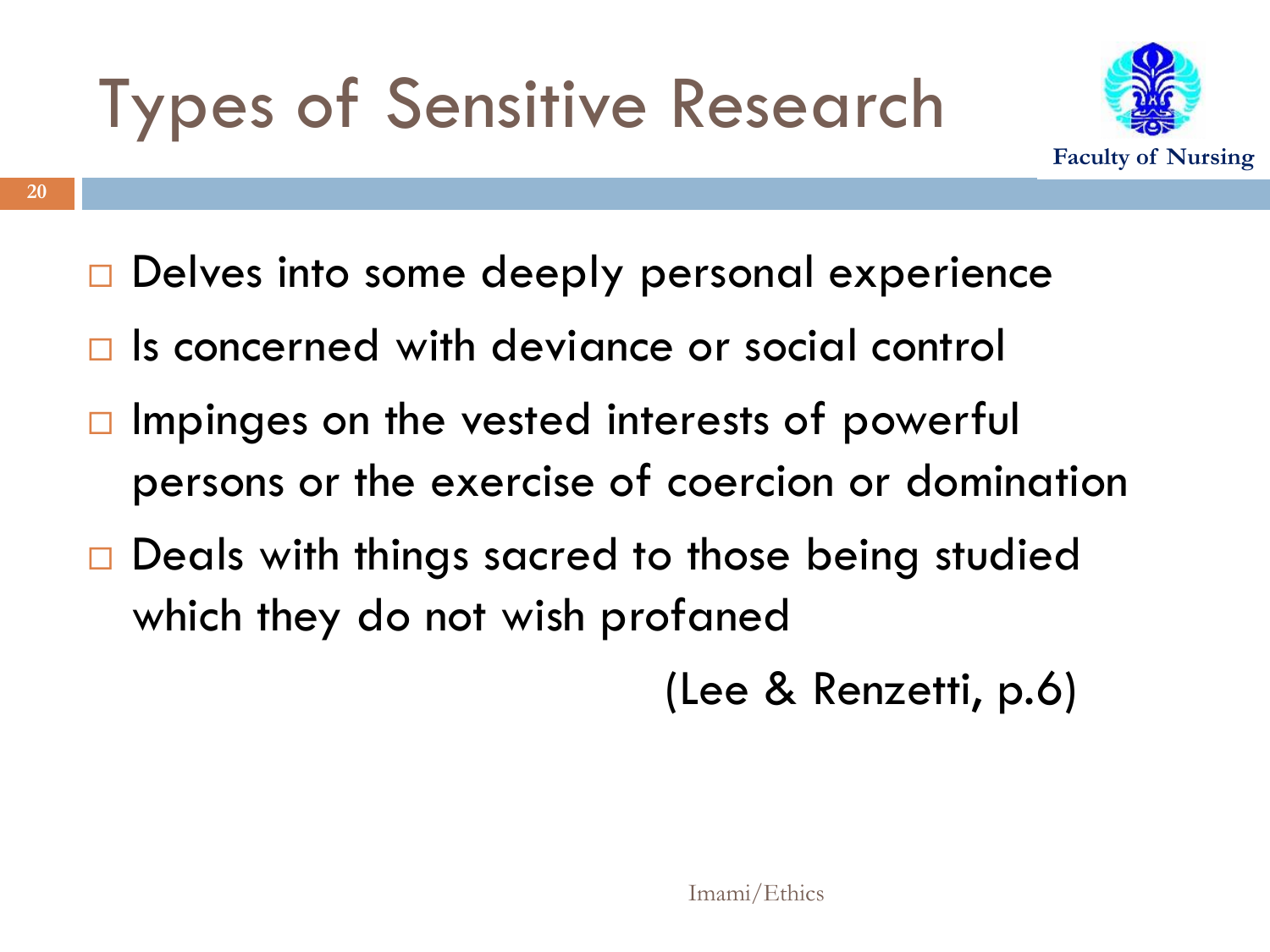



- $\Box$  Questioning of the social & scientific value of the research: Should the research be conducted?
- $\Box$  Expertise of the researcher
- $\Box$  Knowledge of the sensitive subject

**21**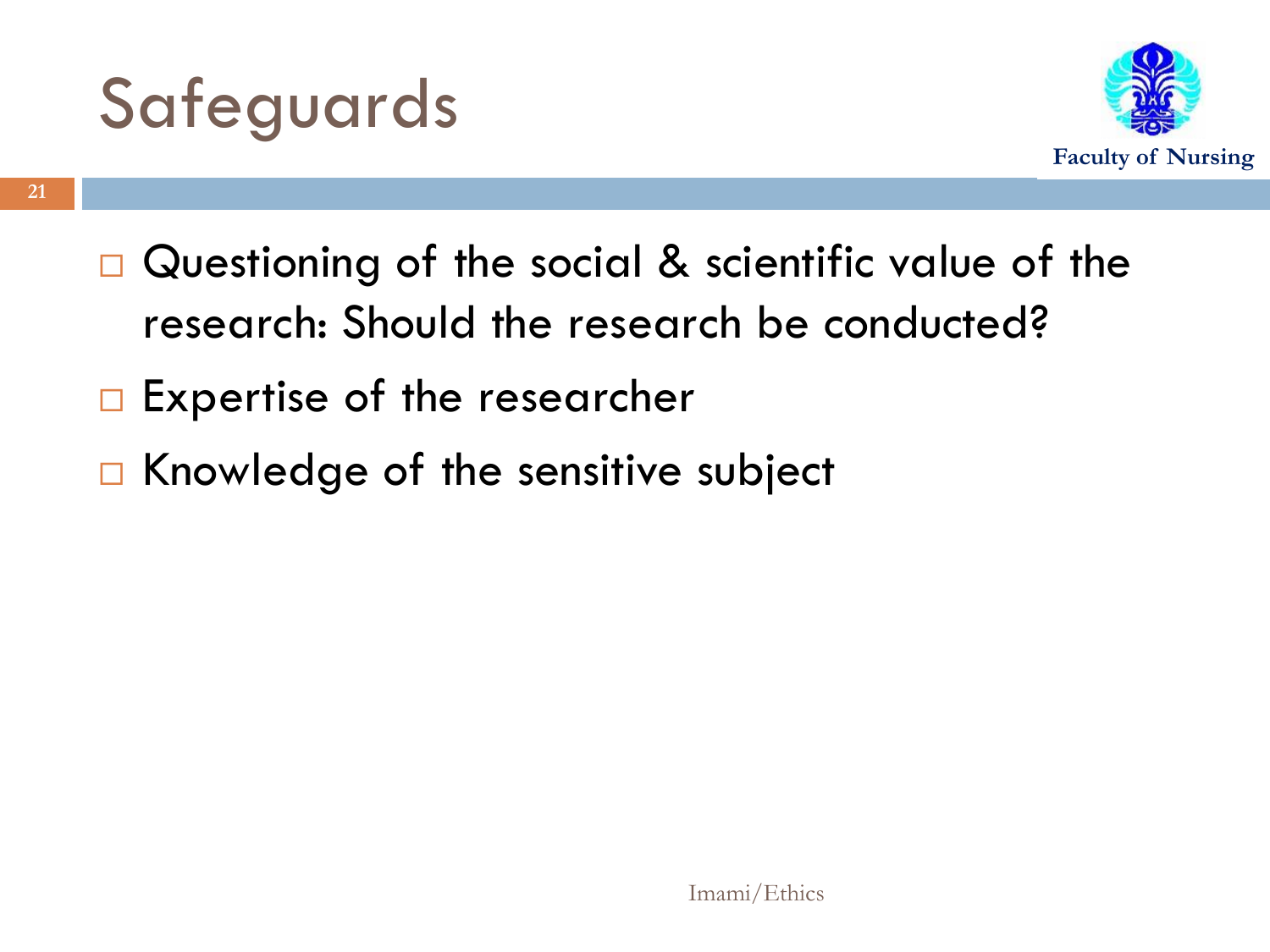# Vulnerable Participants





\*Vulnerable participants may or may not be those involved in the research of sensitive topics

- □ Members of oppressed groups, e.g. people with mental illnesses, prisoners, homeless people
- $\Box$  Those traumatized, in pain, very ill
- □ Children (< 12-year-old)
- □ Mentally or emotionally disabled people
- □ Physically disabled people (need alternative procedure for documenting Inf Consent)
- $\Box$  Institutionalized people (the voluntary nature of participation)
- Pregnant women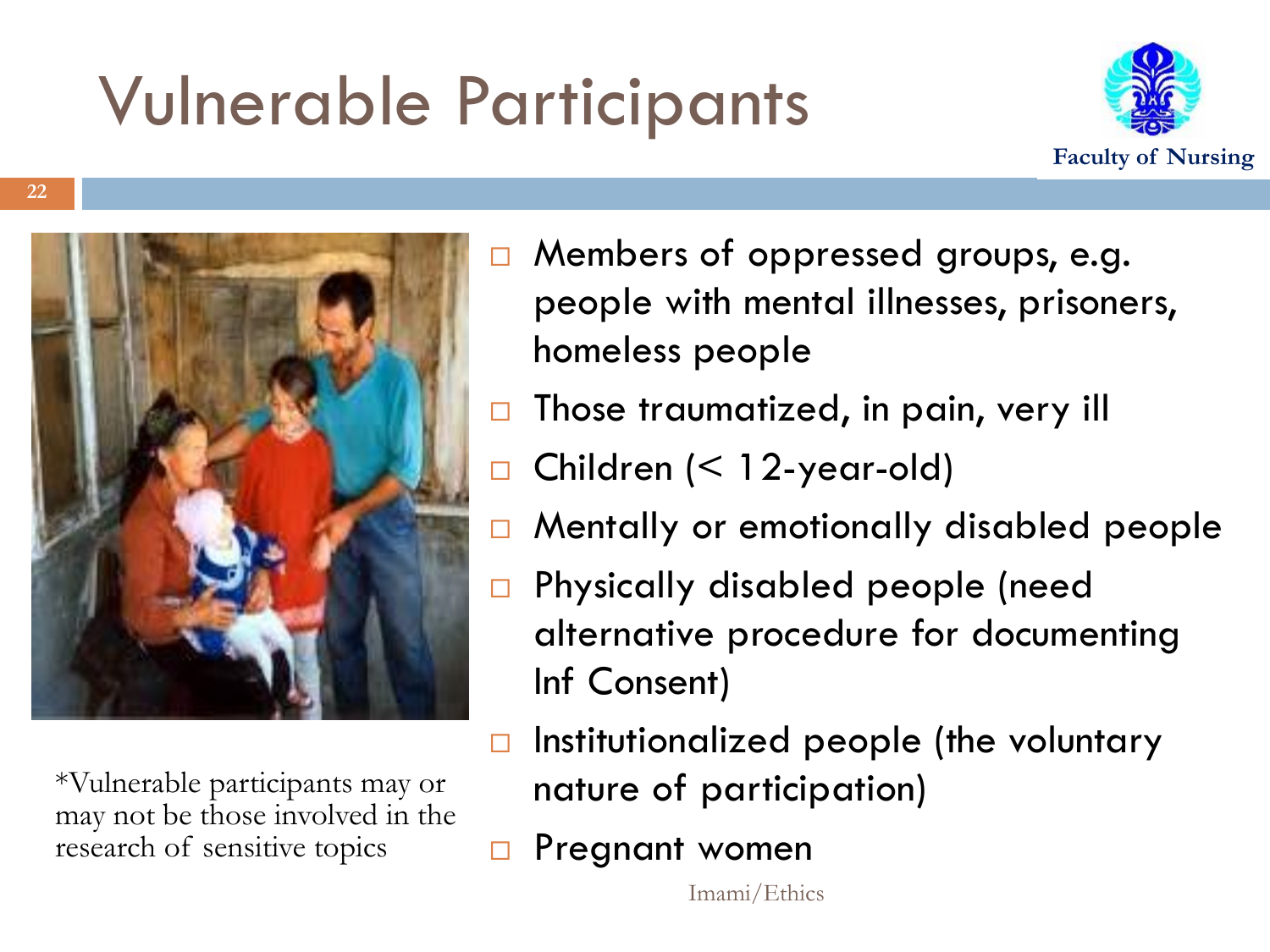#### Safeguards



- □ Consent by a surrogate decision maker if necessary
- Questioning choice of participant population: Could a less vulnerable group be used? Does the research have social value? Will the group benefit from the results?
- $\Box$  Timing of research
- Research evidence

**23**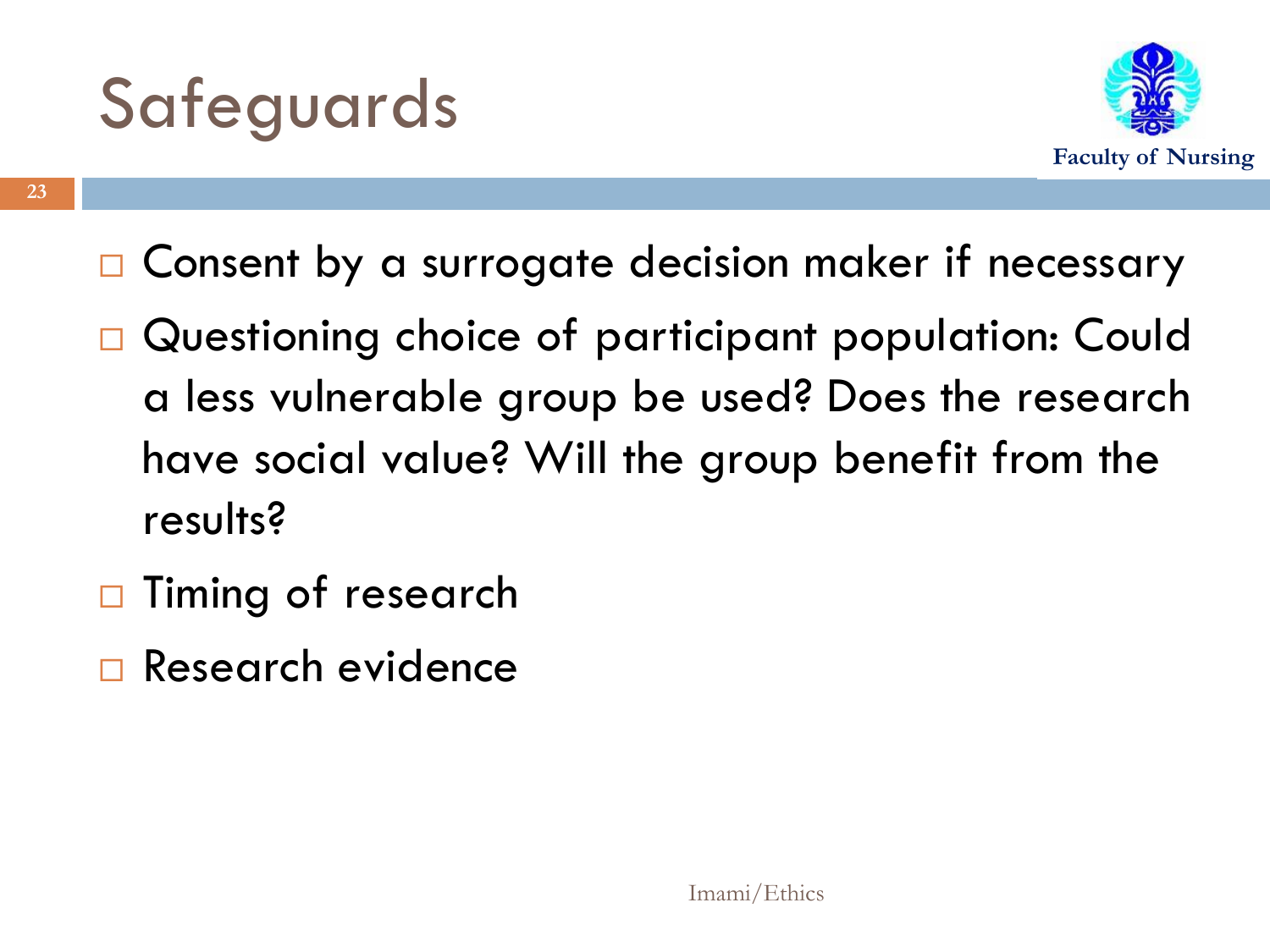## Confidentiality & Privacy



- □ Naturalistic Observation
- □ Focus Groups
- □ Report Writing

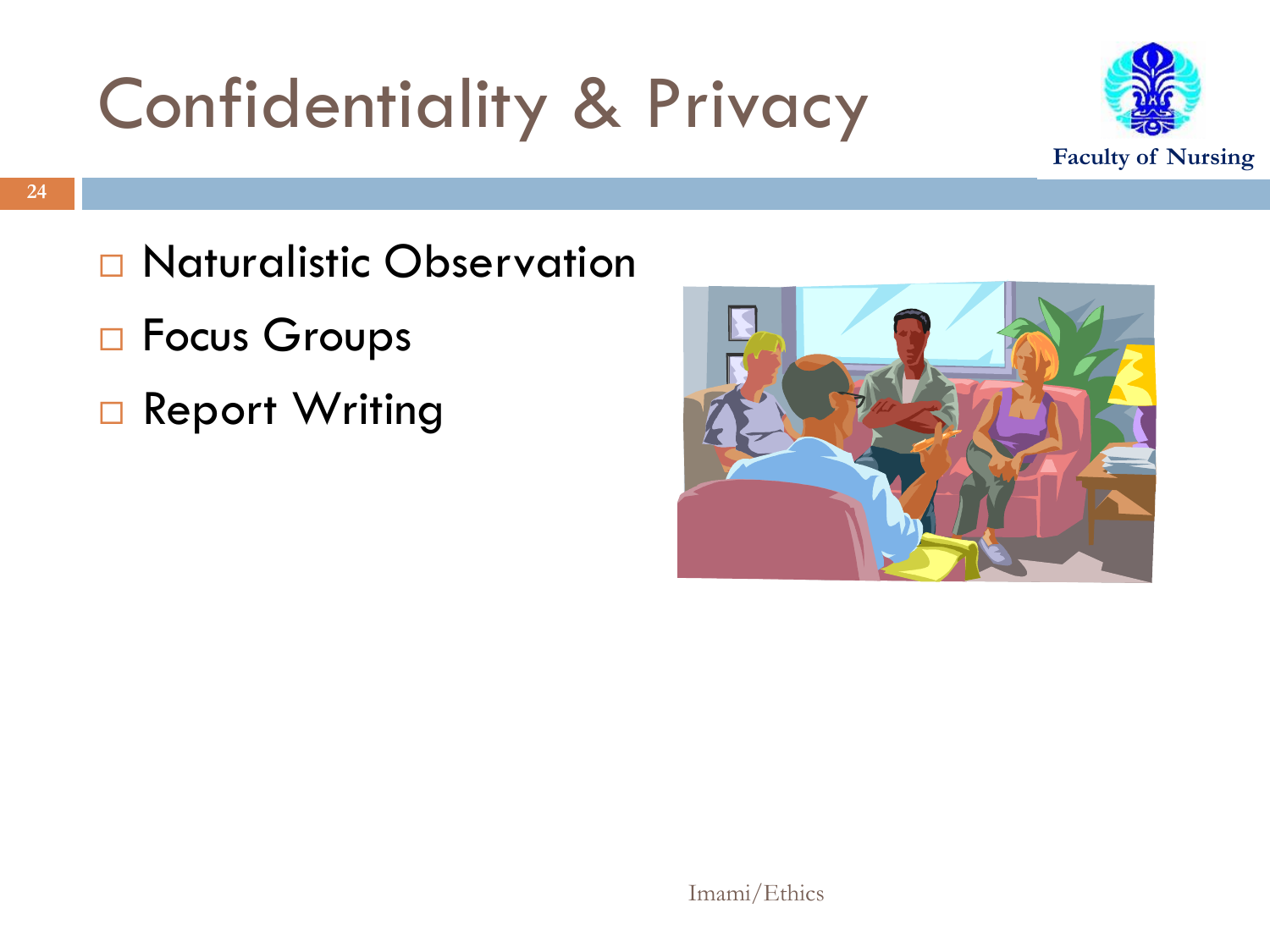

**25**

□ "Naturalistic observation is used to study behavior in a natural environment. Because knowledge of the research can be expected to influence behavior, naturalistic observation generally implies that the subjects do not know that they are being observed, and hence can not have given their free and informed consent. Due to the need for respect for privacy, even in public places, naturalistic observation raises concerns of the privacy and dignity of those being observed."

(TCPS 2.5)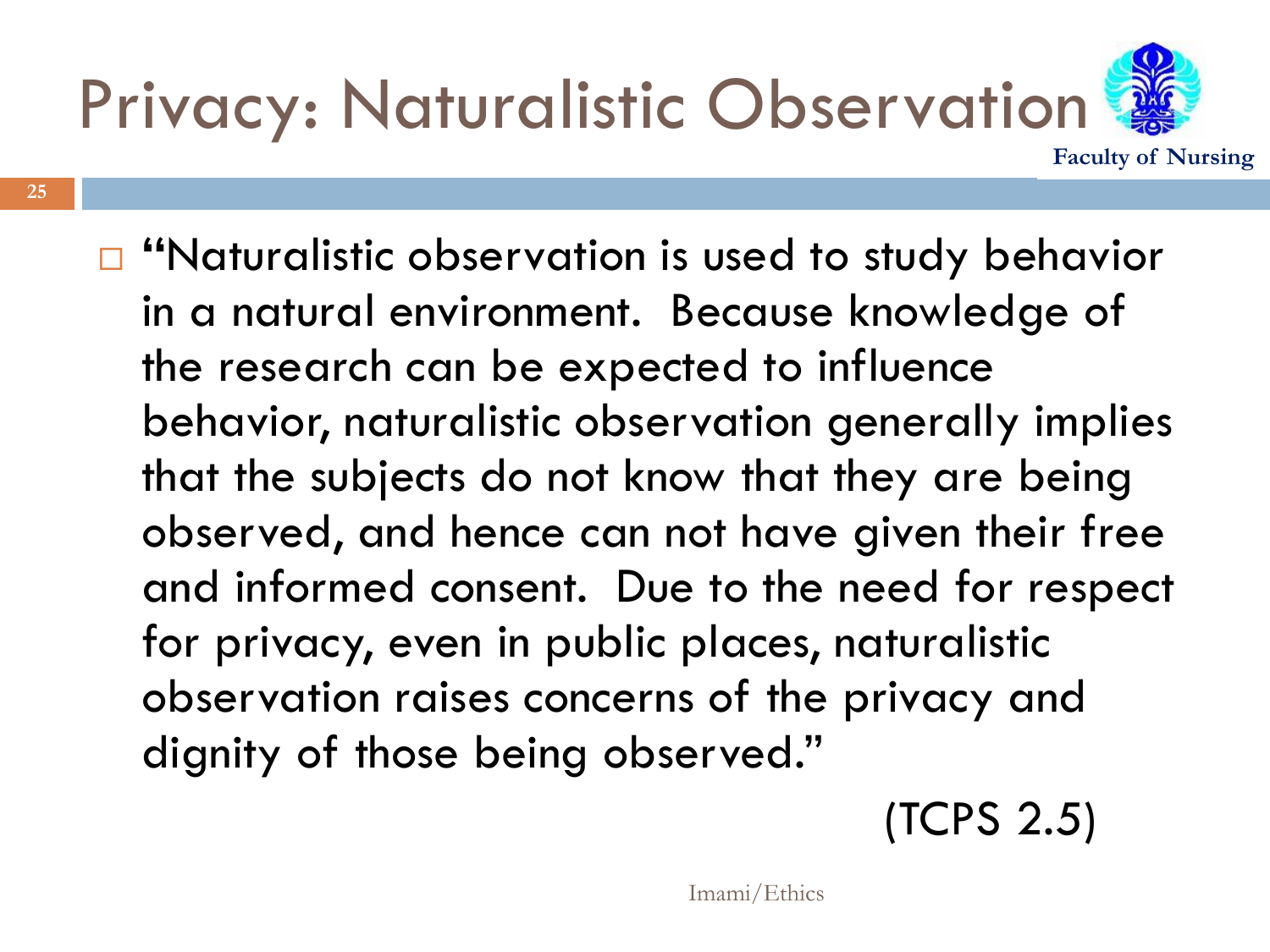

- □ Private settings: homes, sometimes hospitals & workplaces,
- □ Sacred settings: places of worship

\*Have all occupants provided consent? \*Have cultural differences been considered?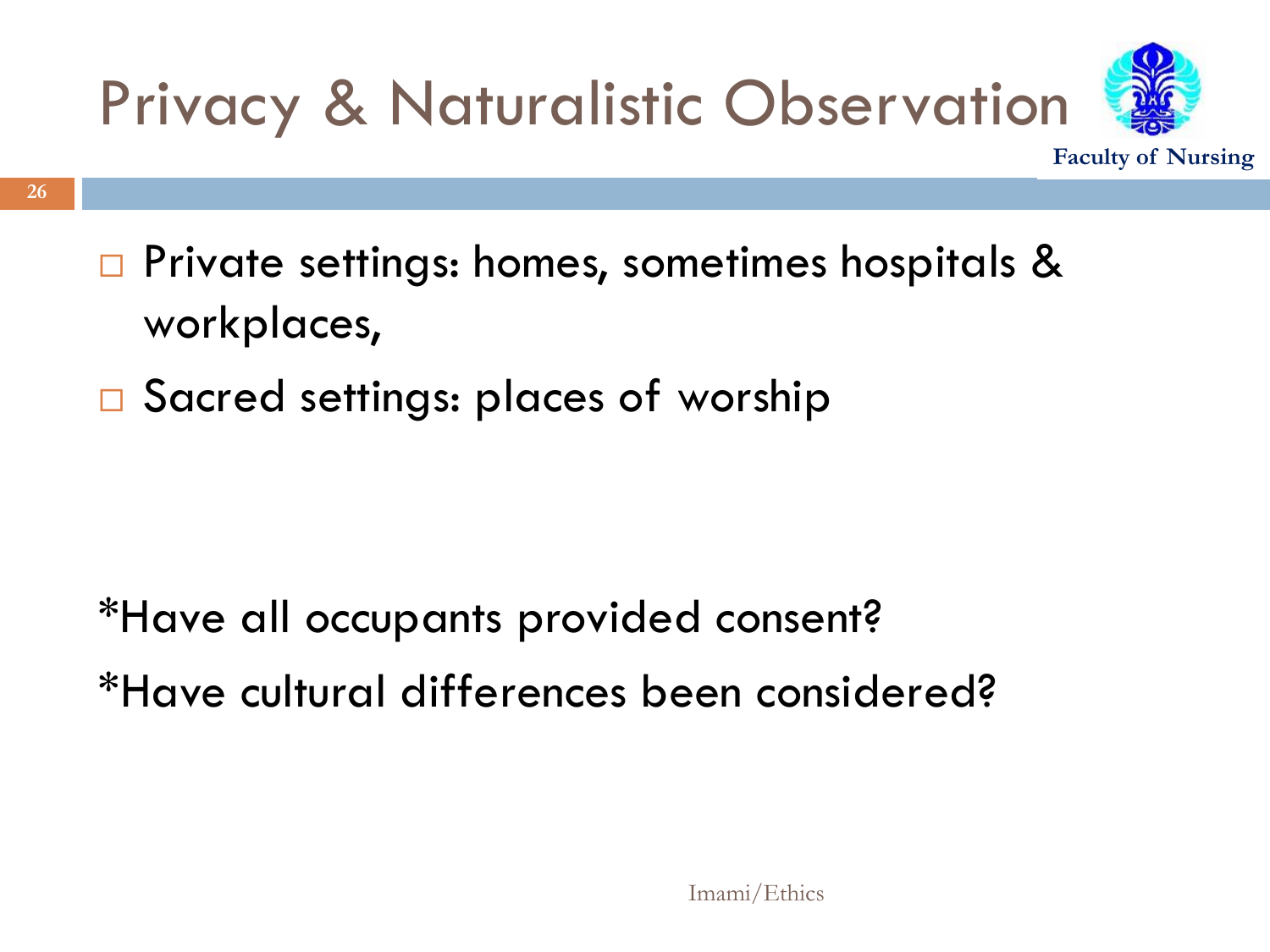



- □ Consents of all observed individuals when potential for an infringement of privacy is high or a mechanism to avoid observation of non-participants
- □ Understanding of cultural differences

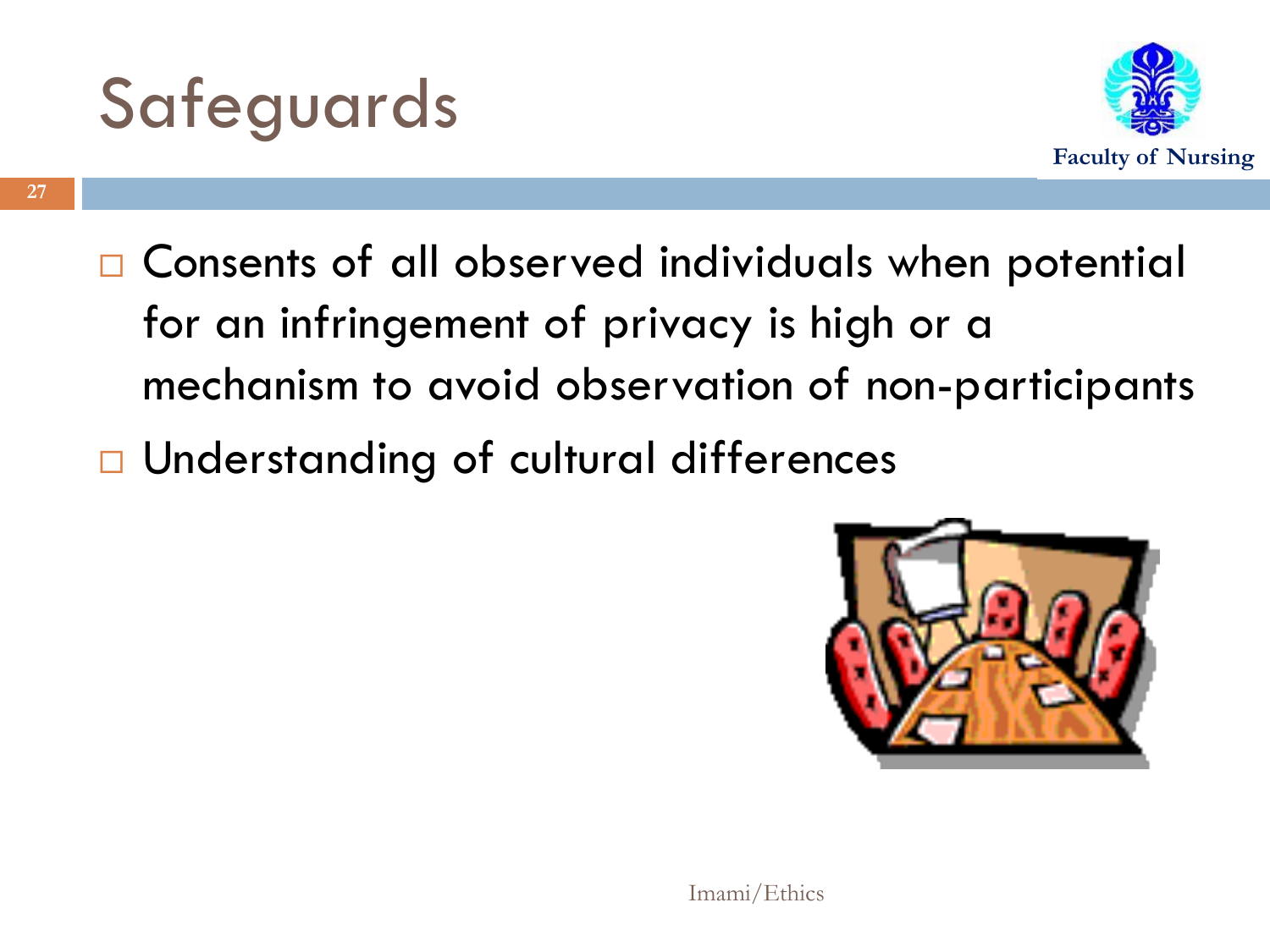# Confidentiality: Focus Groups



- $\Box$  There can be no guarantee of confidentiality in
	- focus groups
	- □ A breach in confidentiality could have serious consequences for a research participants

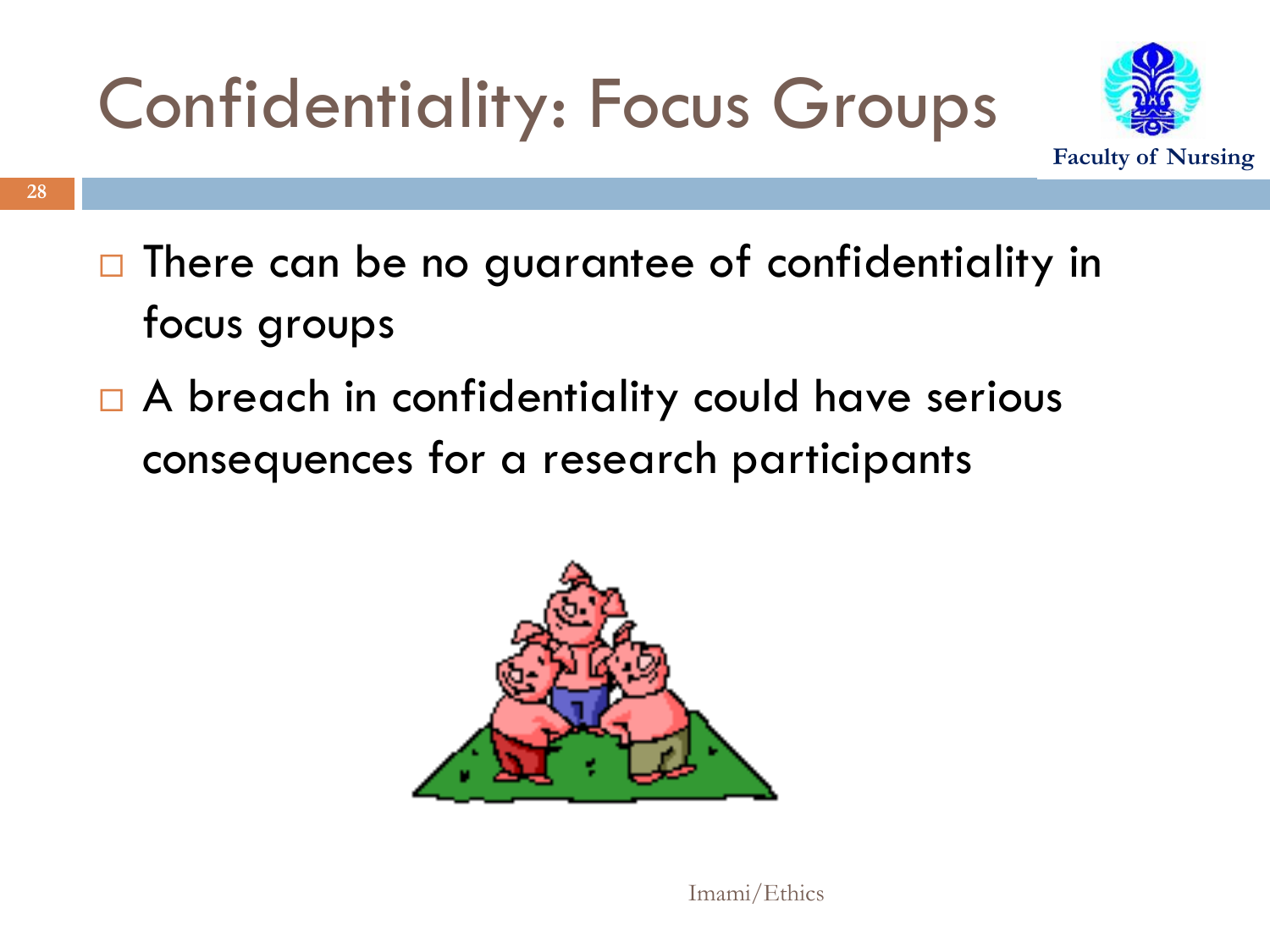#### Safeguards





 Reconsider the use of focus group when researching a sensitive topic

- **Encourage confidentiality**
- $\Box$  Inform participants of limits to confidentiality

**29**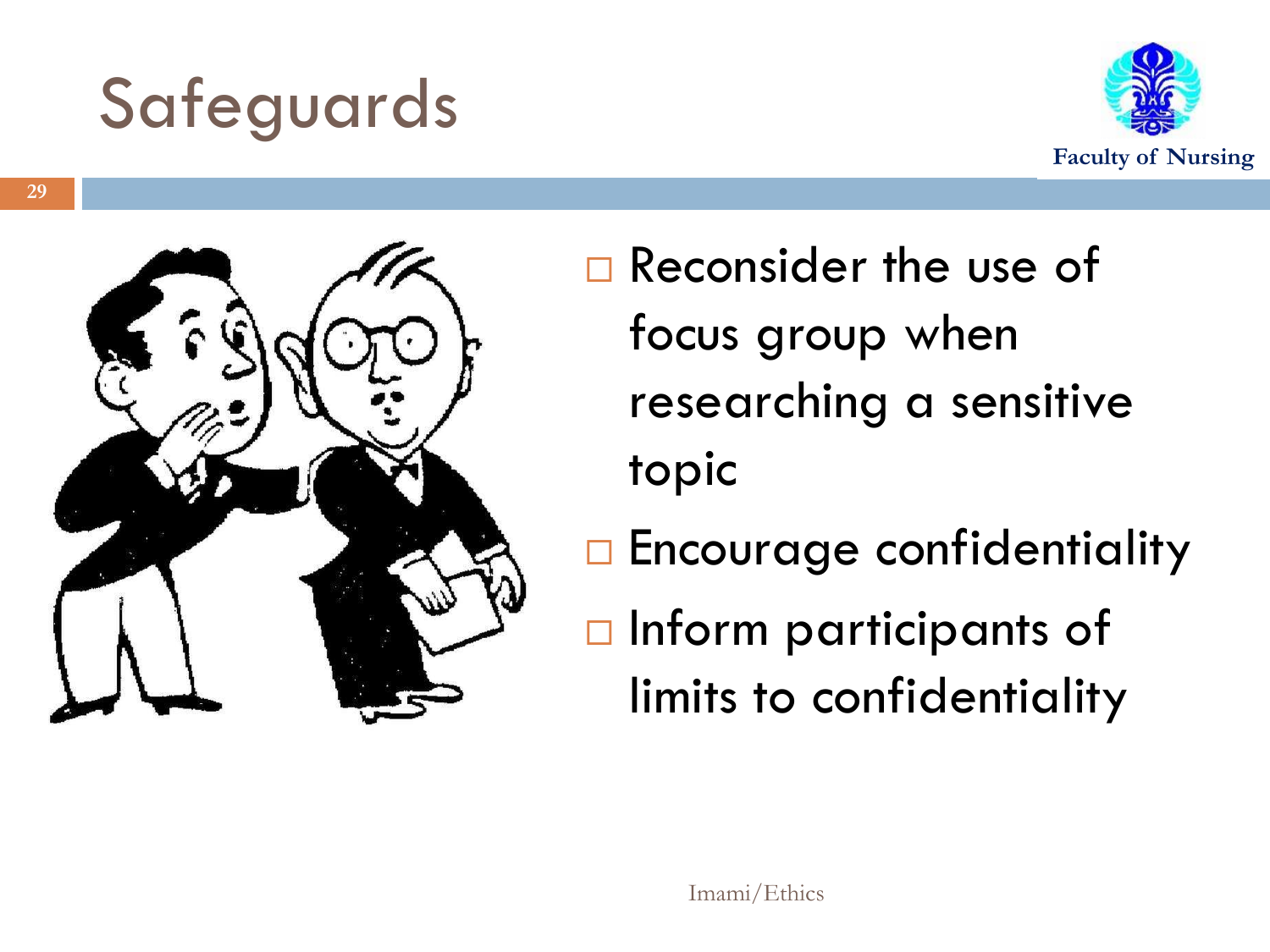

- □ Rich data—revealing unique characteristics of individuals through words & pictures
- □ Small samples
- □ Unique samples

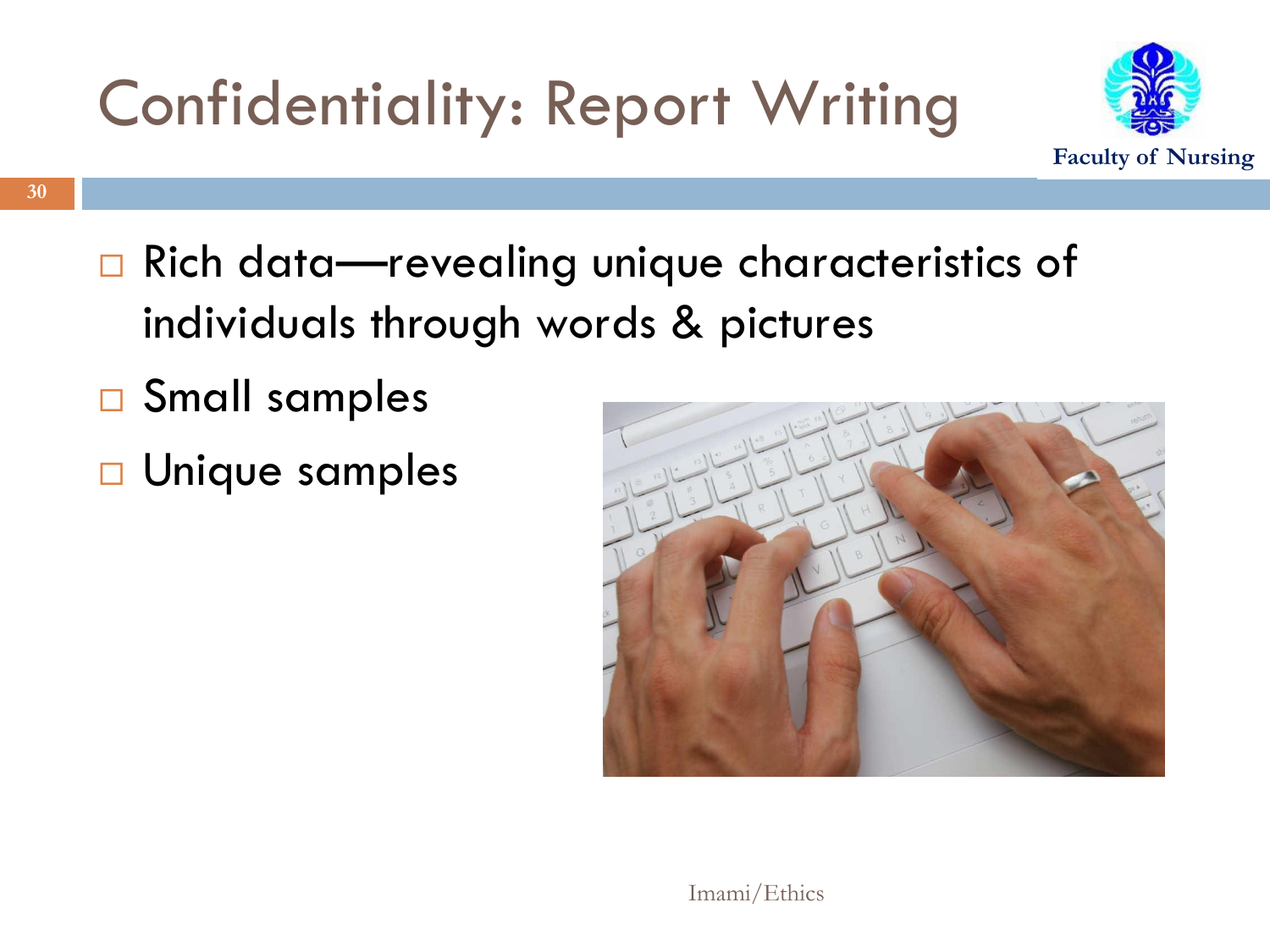#### Safeguards



- □ Unique identifying information should be removed or not gathered at all
- $\Box$  Increase sample & number of sites
- □ Consider implications personal, social, & political: moral imagination
- □ Should all data be published?



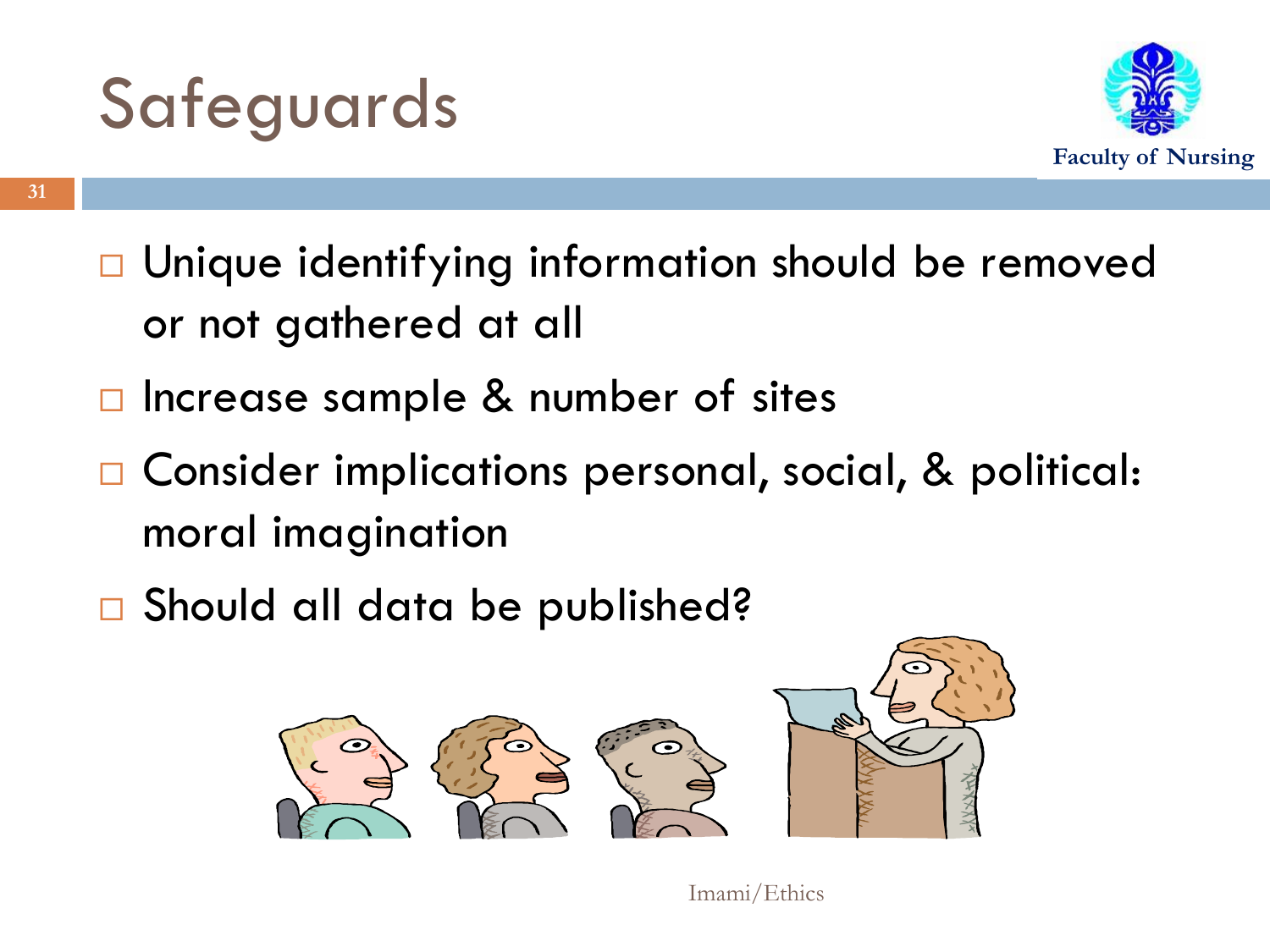

- □ Predicting Harms
- Research Ethics Review

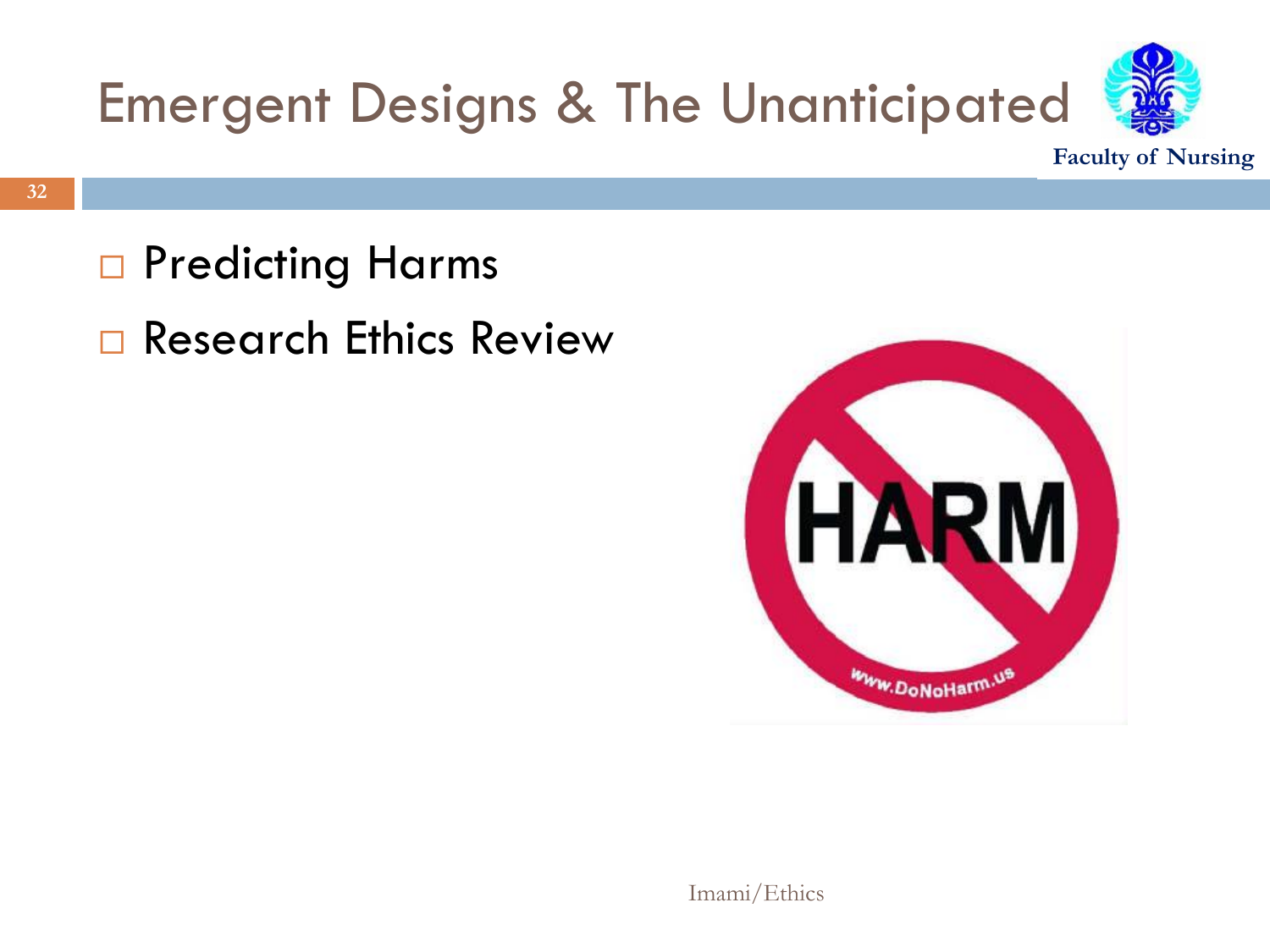# Memprediksi Bahaya Potential



**Faculty of Nursing**

What could participants reveal? **What could participants** 

- □ Suicidal/homicidal intentions
- Abuse to children
- □ Criminal Activity



"The doctor will see you now."

\*Research data can be subpoenaed \*Responsibilities of health professionals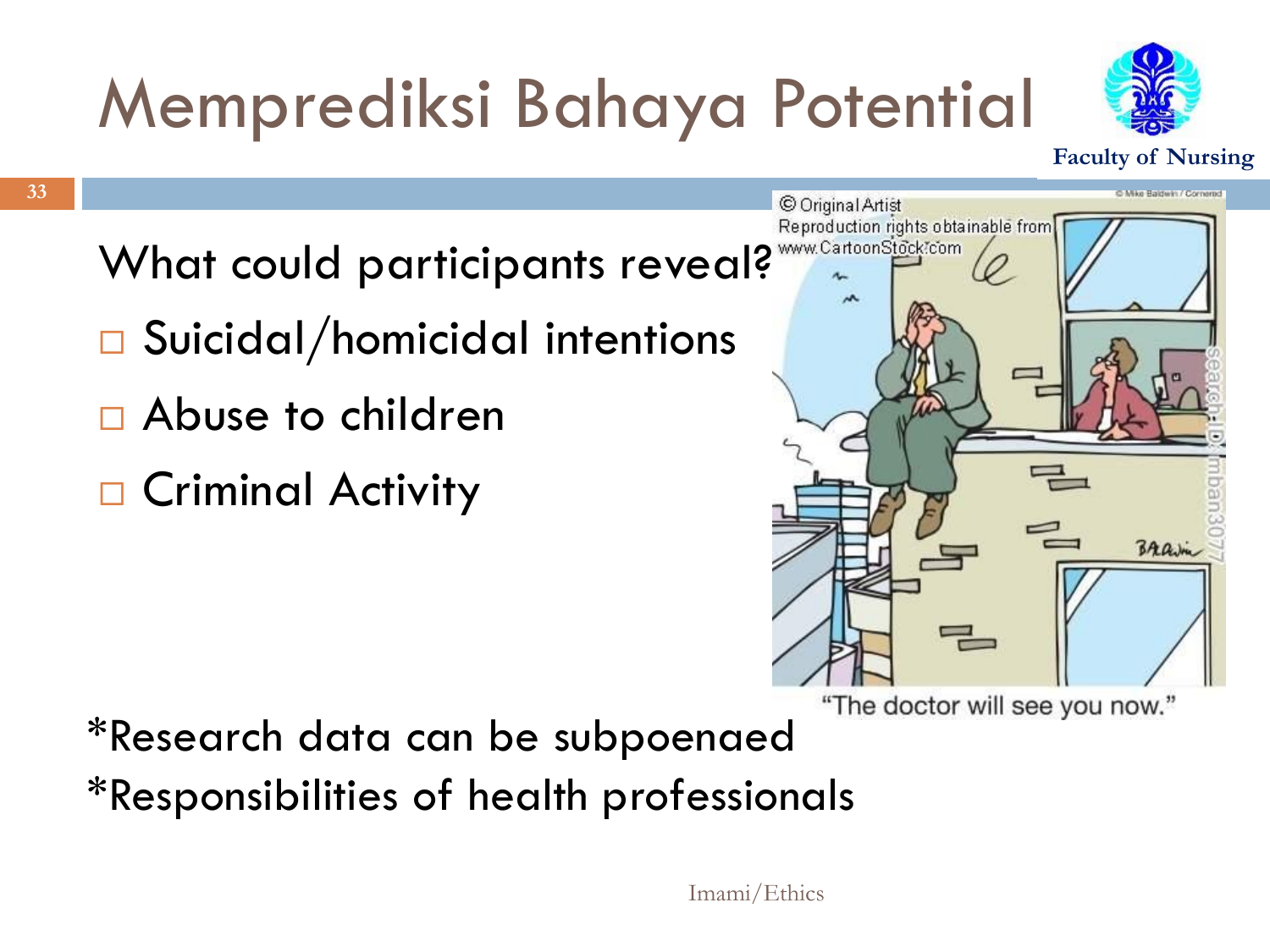



- □ Understanding & disclosure of foreseeable harms
- □ Moral imagination
- **Legal advice**

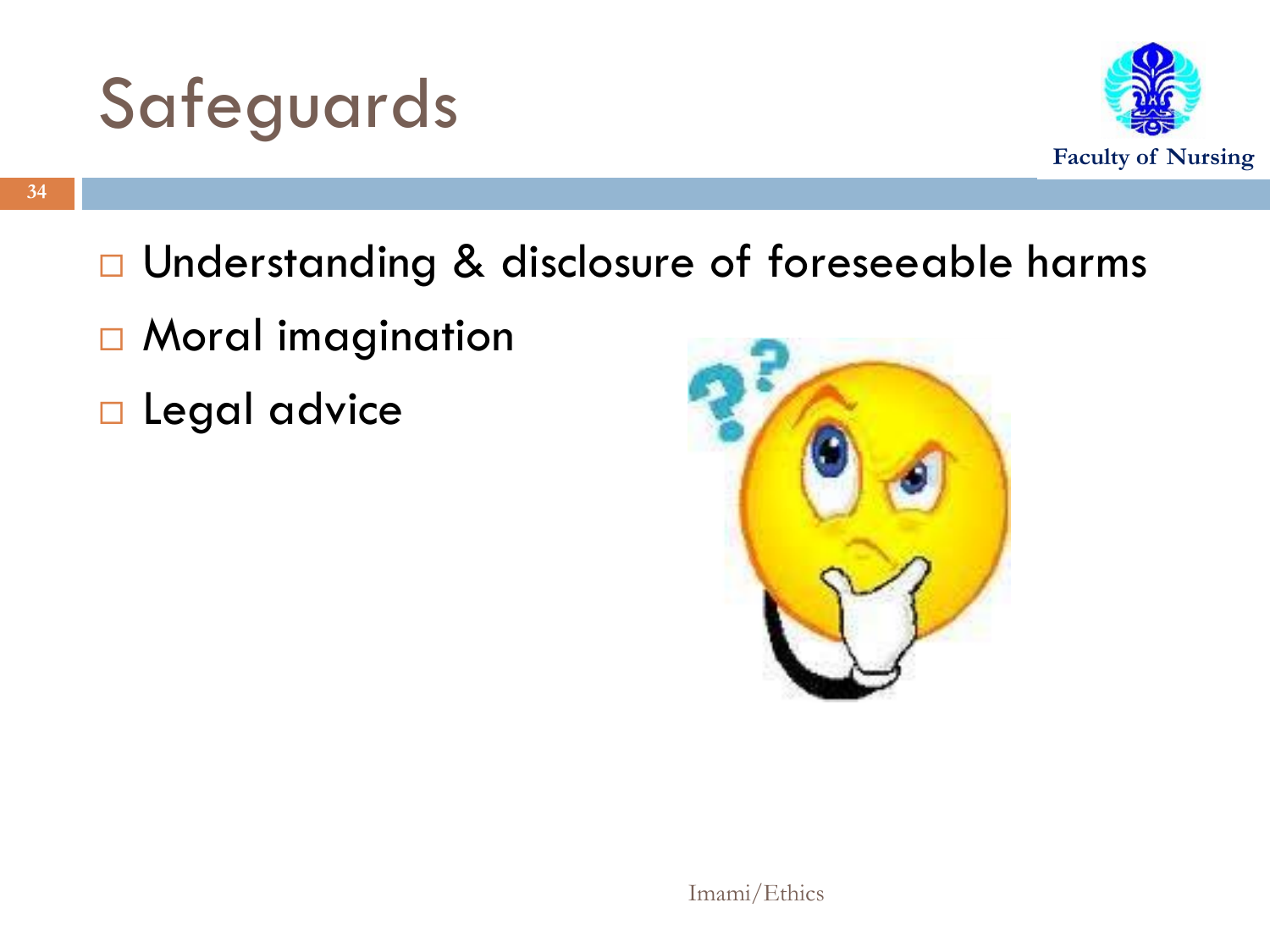#### Emergent Designs: Research Ethics Review



- □ Ethical approval of research not yet designed?
- □ Participant consent to research not yet designed?
- □ Predicting harms & benefits

Suggestion: Staged approval process



**35**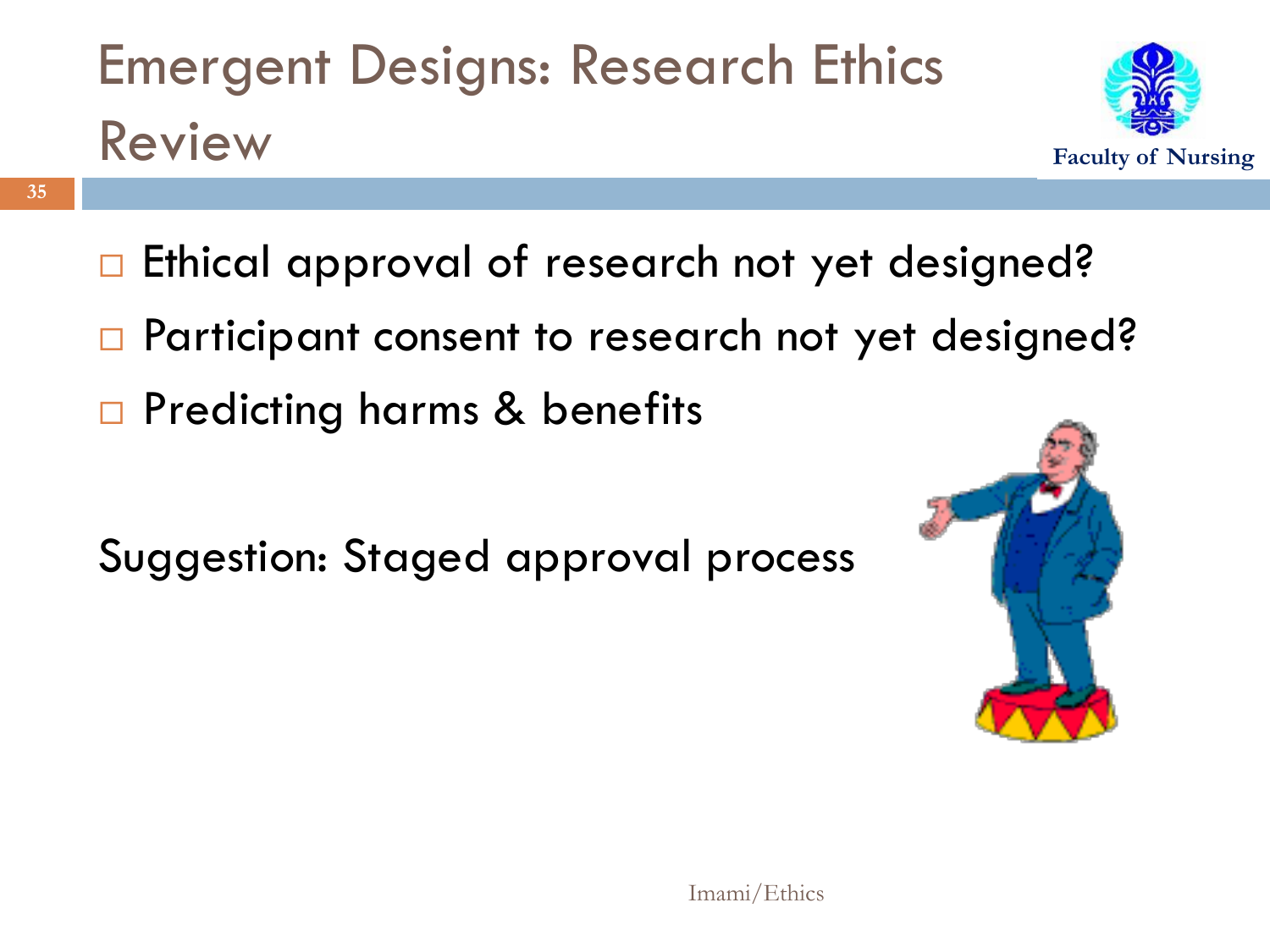#### Elemen Informed Consent



- **36**
- Identitas peneliti
- Proses penetapan responden
- Tujuan penelitian
- **Prosedur penelitian**
- Potensial risiko yg mungkin terjadi
- □ Potensial manfaat yg diperoleh
- Kompensasi yg diberikan
- □ Prosedur alternatif (bila ada)
- Upaya menjaga kerahasiaan/confidentiality
- $\Box$  Hak utk menolak tanpa dikenakan sangsi
- □ Kesediaan utk menjawab pertanyaan
- □ Cara memperoleh hasil penelitian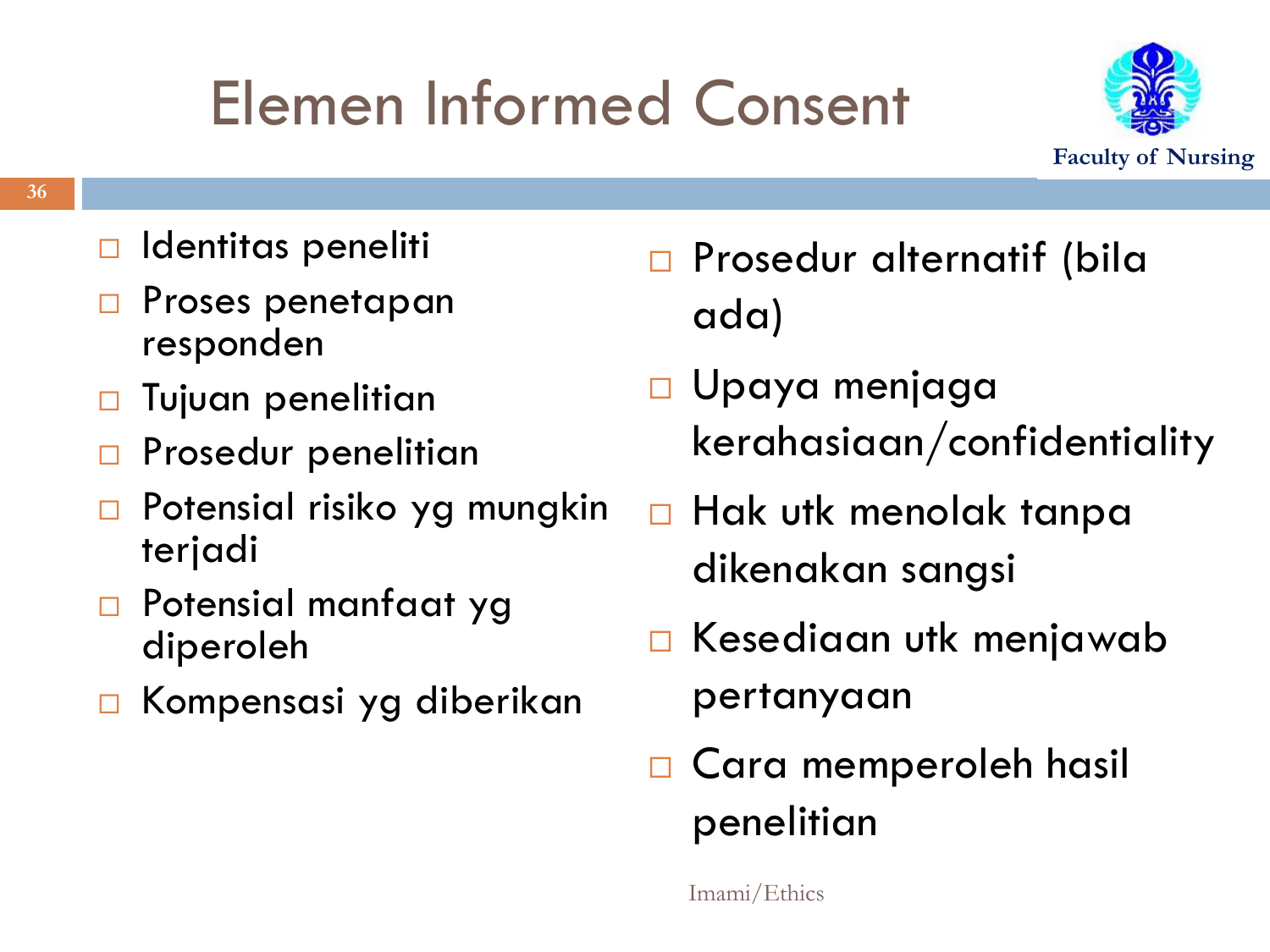# ETIK & PROSES PENELITIAN



- **Tahap persiapan**
- □ Tahap pengumpulan data
- □ Tahap pengolahan data
- □ Tahap penulisan & publikasi

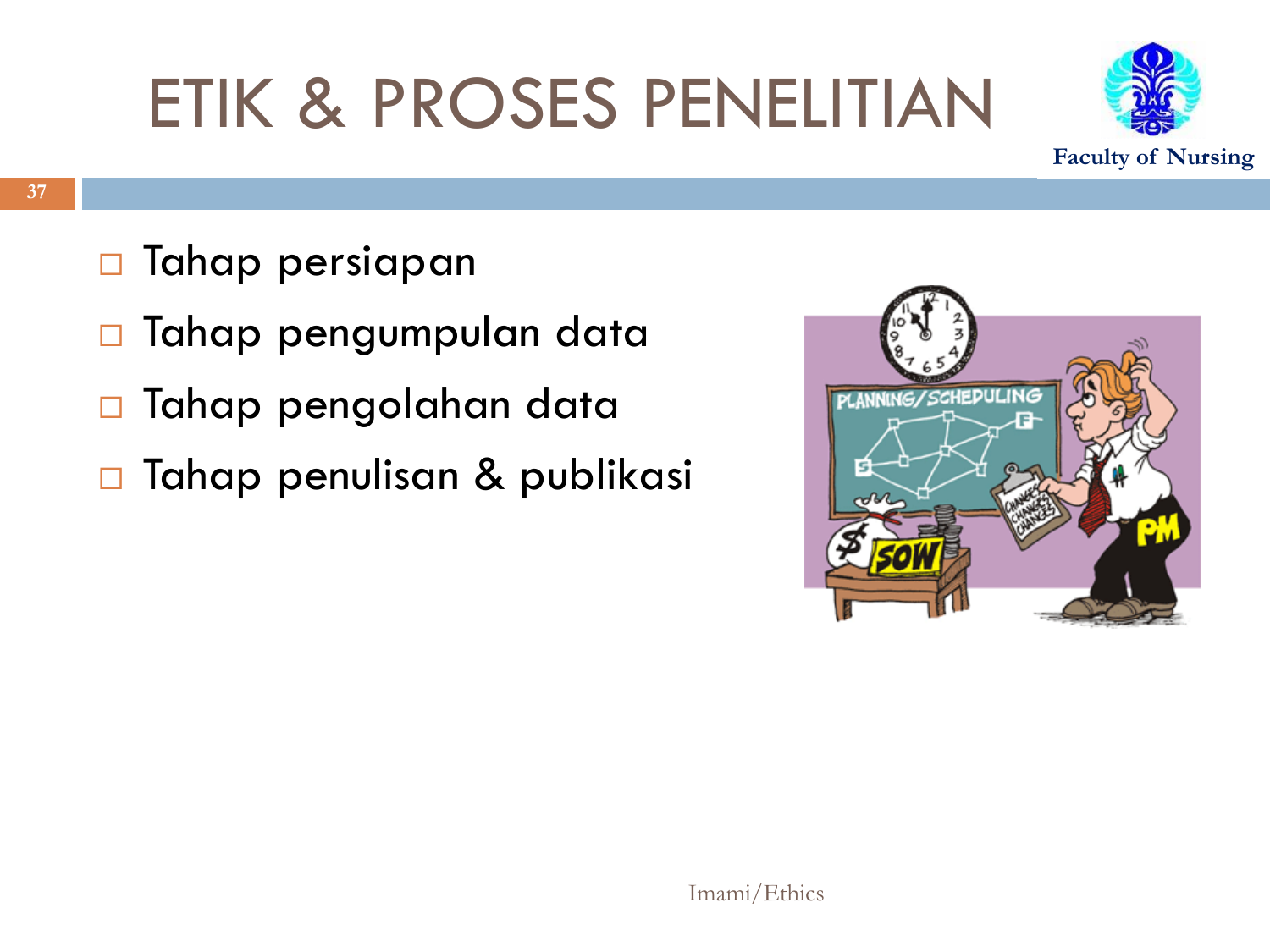## Tahap Persiapan



- □ Kewajiban meneliti dlm tri dharma PT
- □ Persetujuan etik dari komite yang kompeten
- □ Kewajiban kpd sumber
	- **□ Sikap jujur**
	- **□ Hindari 'scientific bandits' > ijin menggunakan** data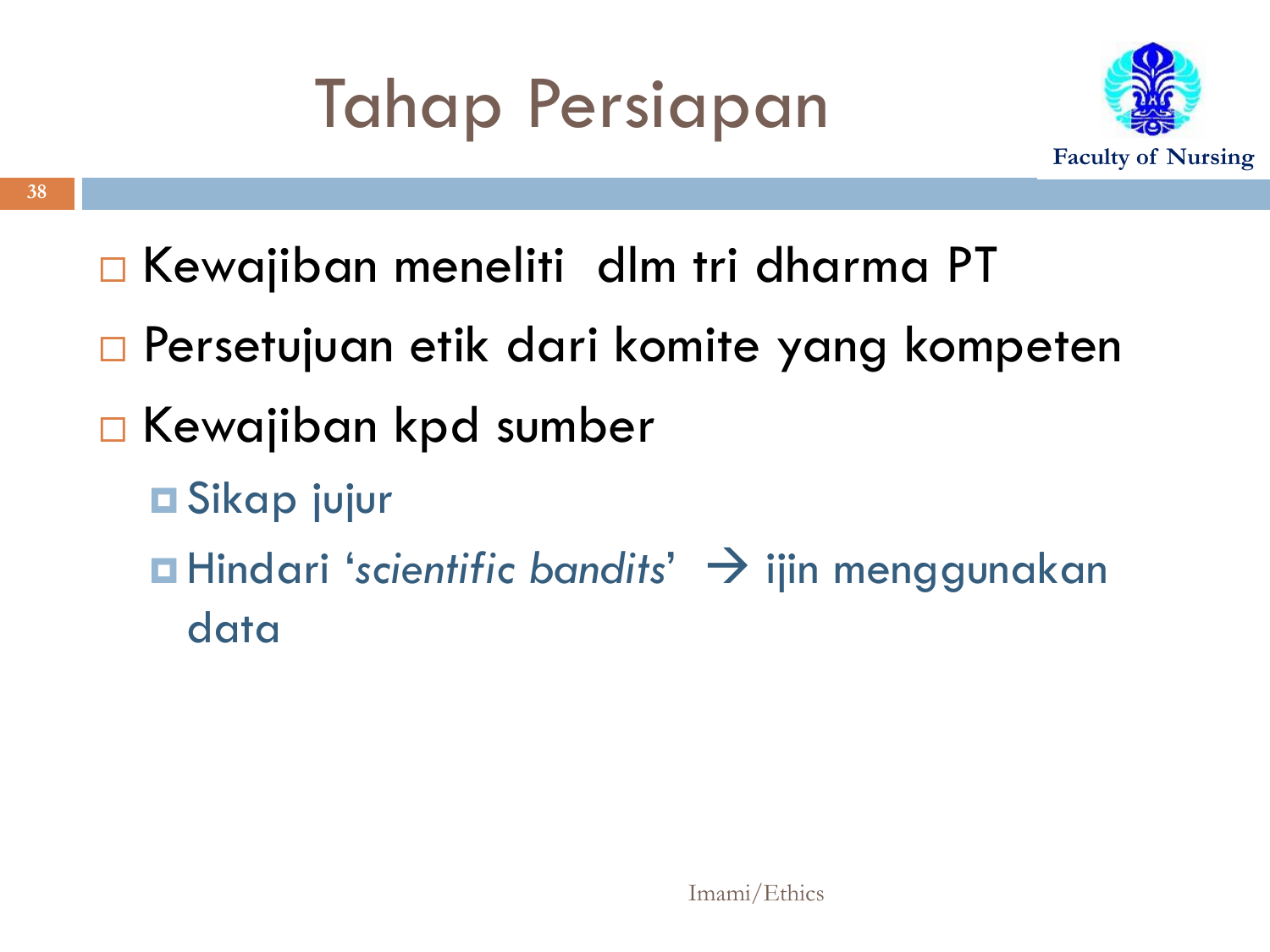

- $\Box$  Percobaan pd manusia  $\rightarrow$  kesukarelaan & memperoleh informed consent
- Memperhatikan kondisi psikologis partisipan
- $\Box$  Jujur & obyektif  $\rightarrow$  hindari pengumpulan data berdasarkan rekaan & subyektifitas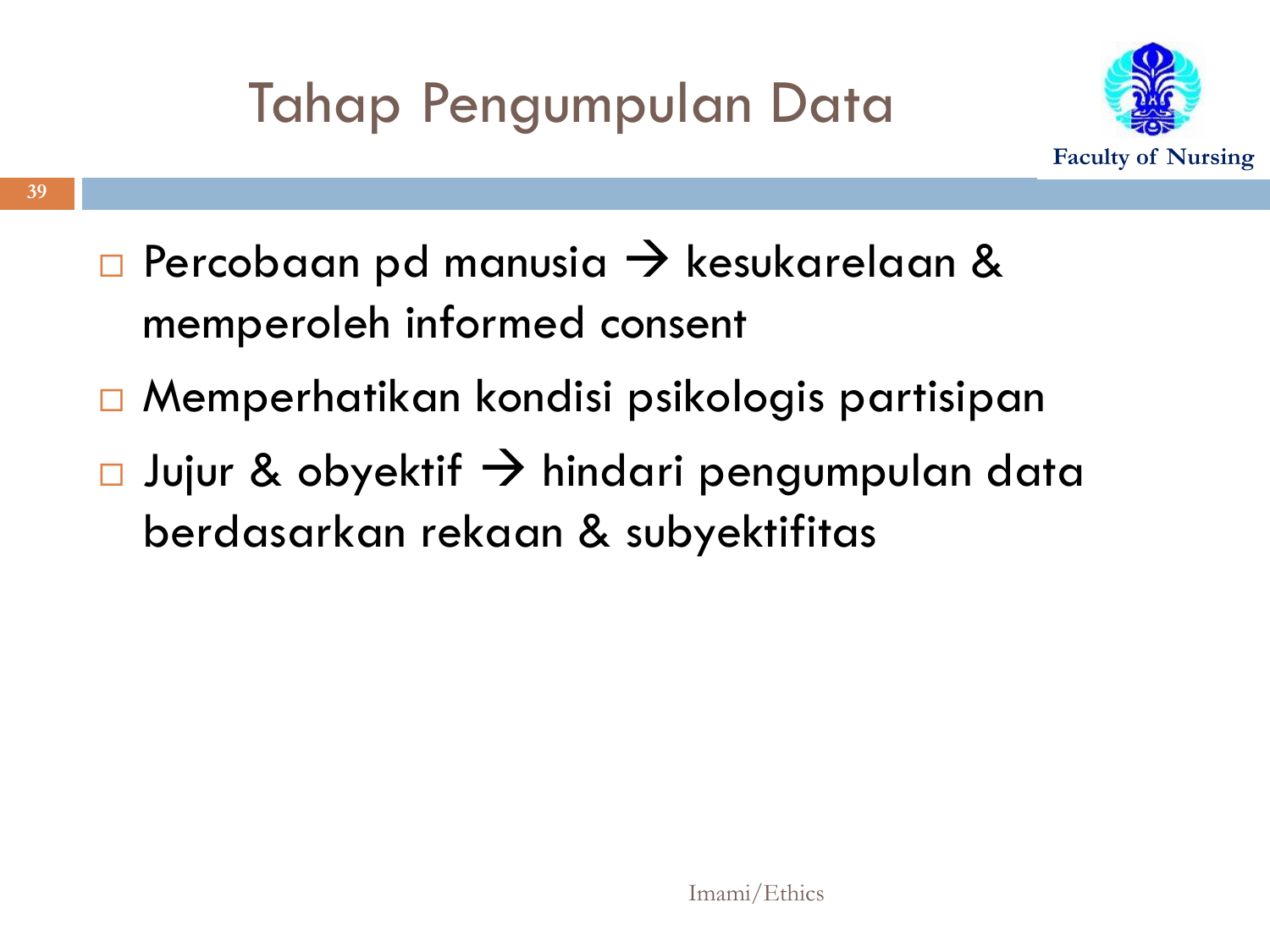#### Tahap Pengolahan Data



- □ Obyektif & jujur
- □ Berdiri di tengah, tdk berat sebelah
- Cegah kecenderungan memanipulasi data shg hasil sesuai dgn hipotesis
- Hindari 'penciptaan & penyulapan' data

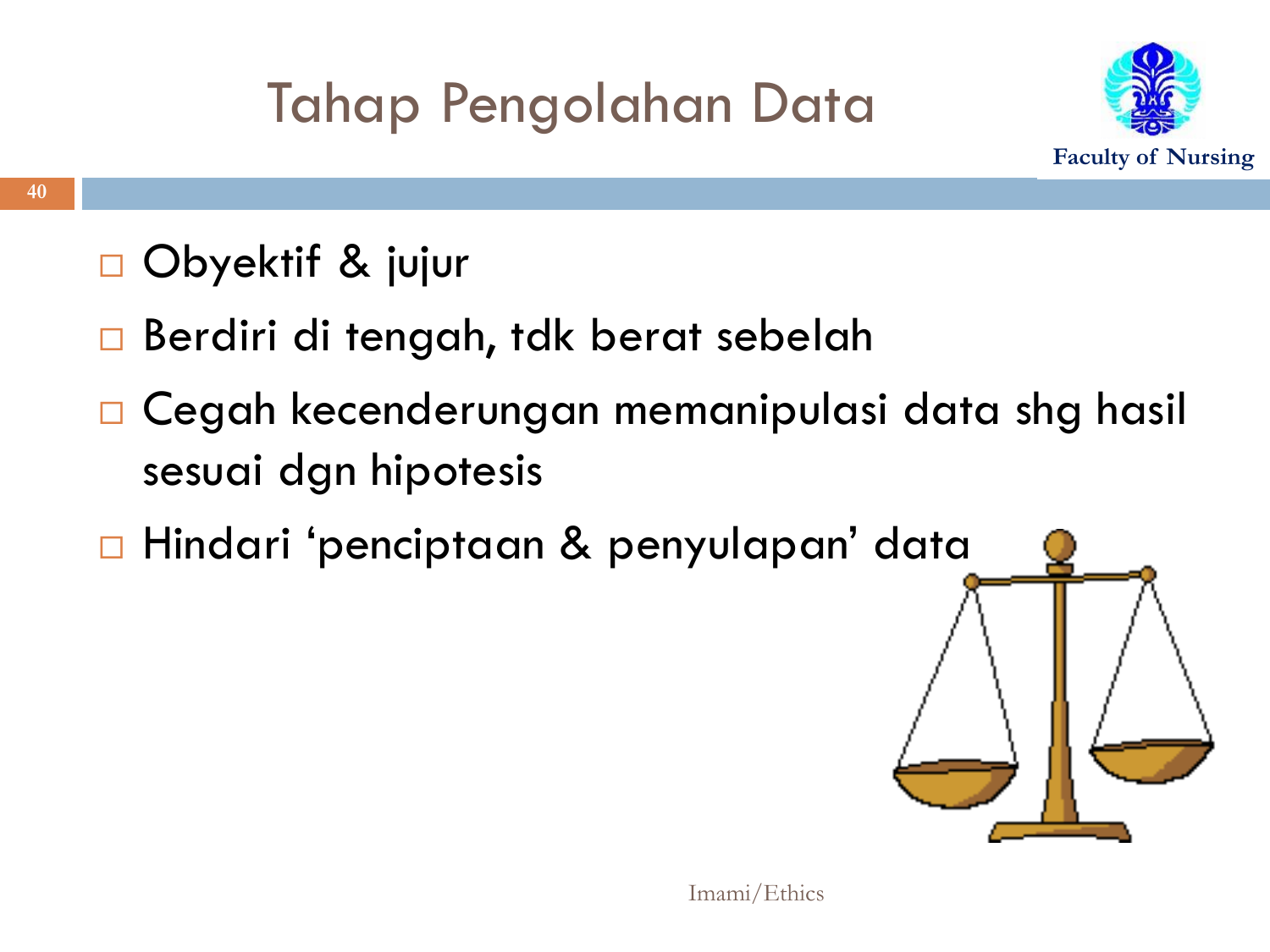



ClipartOf.com/6037

- **Penulisan: penulisan sumber;** perijinan utk menampilkan data/foto yg sifatnya pribadi
- □ Kejujuran: akui keterbatasan penelitian & tdk mengesampingkan berbagai pendapat yg berbeda
- $\Box$  Publikasi: penulisan nama indv/ kelompok & tdk mempublikasikan > dari 1 terbitan